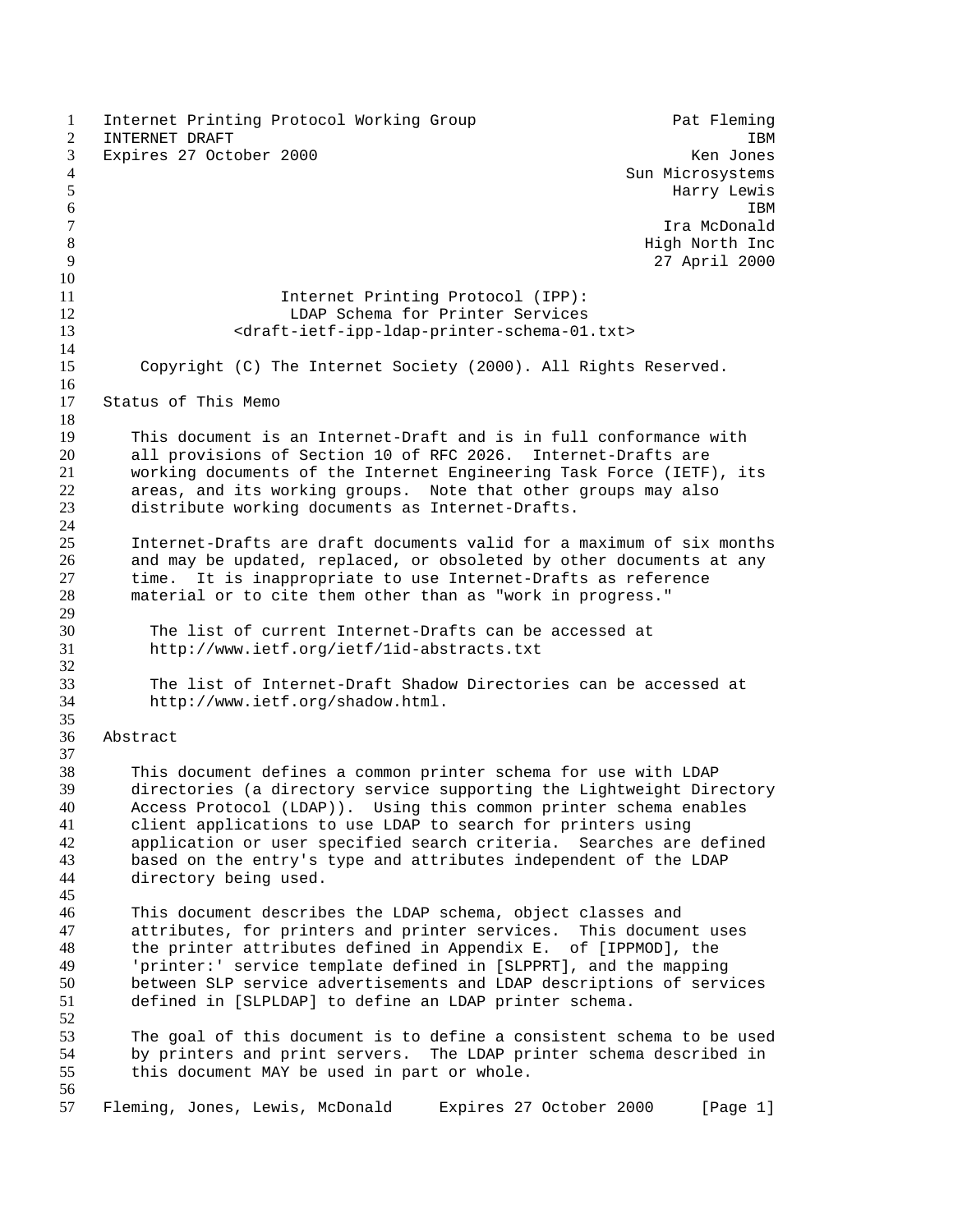| 58  |                |                                 |                                              |                         |               |          |    |
|-----|----------------|---------------------------------|----------------------------------------------|-------------------------|---------------|----------|----|
| 59  | Internet Draft |                                 | LDAP Schema for Printer Services             |                         | 27 April 2000 |          |    |
| 60  |                |                                 |                                              |                         |               |          |    |
| 61  |                |                                 |                                              | Table of Contents       |               |          |    |
| 62  | 1.             |                                 |                                              |                         |               |          | 4  |
| 63  | 2.             |                                 |                                              |                         |               |          | 4  |
| 64  | 3.             |                                 | Definition of Object Classes                 |                         |               |          | 5  |
| 65  | 3.1.           |                                 |                                              |                         |               |          | 6  |
| 66  | 3.2.           |                                 |                                              |                         |               |          | 6  |
| 67  | 3.3.           |                                 |                                              |                         |               |          | 7  |
| 68  | 3.4.           |                                 | printerServiceAuxClass                       |                         |               |          | 7  |
| 69  | 3.5.           |                                 |                                              |                         |               |          | 8  |
| 70  | 3.6.           |                                 |                                              |                         |               |          | 8  |
| 71  | 4.             |                                 | Definition of Attribute Types                |                         |               |          | 9  |
| 72  | 4.1.           |                                 |                                              |                         |               |          | 10 |
| 73  | 4.2.           |                                 |                                              |                         |               |          | 10 |
| 74  | 4.3.           |                                 |                                              |                         |               |          | 11 |
| 75  | 4.4.           |                                 | printer-natural-language-configured          |                         |               |          | 12 |
| 76  | 4.5.           |                                 |                                              |                         |               |          | 12 |
| 77  | 4.6.           |                                 |                                              |                         |               |          | 12 |
| 78  | 4.7.           |                                 |                                              |                         |               |          | 13 |
| 79  | 4.8.           |                                 | printer-make-and-model                       |                         |               |          | 13 |
| 80  | 4.9.           |                                 | printer-ipp-versions-supported               |                         |               |          | 13 |
| 81  | 4.10.          |                                 | printer-multiple-document-jobs-supported     |                         |               |          | 14 |
| 82  | 4.11.          |                                 | printer-charset-configured                   |                         |               |          | 14 |
| 83  | 4.12.          |                                 | printer-charset-supported                    |                         |               |          | 14 |
| 84  | 4.13.          |                                 |                                              |                         |               |          | 15 |
|     | 4.14.          |                                 | printer-generated-natural-language-supported |                         |               |          |    |
| 85  |                |                                 | printer-document-format-supported            |                         |               |          | 15 |
| 86  | 4.15.          |                                 | printer-color-supported                      |                         |               |          | 15 |
| 87  | 4.16.          |                                 | printer-compression-supported                |                         |               |          | 15 |
| 88  | 4.17.          |                                 | printer-pages-per-minute                     |                         |               |          | 16 |
| 89  | 4.18.          |                                 | printer-pages-per-minute-color               |                         |               |          | 16 |
| 90  | 4.19.          |                                 | printer-finishings-supported                 |                         |               |          | 16 |
| 91  | 4.20.          |                                 | printer-number-up-supported                  |                         |               |          | 17 |
| 92  | 4.21.          |                                 | printer-sides-supported                      |                         |               |          | 17 |
| 93  | 4.22.          |                                 | printer-media-supported                      |                         |               |          | 17 |
| 94  | 4.23.          |                                 | printer-media-local-supported                |                         |               |          | 17 |
| 95  | 4.24.          |                                 | printer-resolution-supported                 |                         |               |          | 18 |
| 96  | 4.25.          |                                 | printer-print-quality-supported              |                         |               |          | 18 |
| 97  | 4.26.          |                                 | printer-job-priority-supported               |                         |               |          | 18 |
| 98  | 4.27.          |                                 | printer-copies-supported                     |                         |               |          | 19 |
| 99  | 4.28.          |                                 | printer-job-k-octets-supported               |                         |               |          | 19 |
| 100 | 4.29.          |                                 | printer-current-operator                     |                         |               |          | 19 |
| 101 | 4.30.          |                                 | printer-service-person                       |                         |               |          | 20 |
| 102 | 4.31.          |                                 | printer-delivery-orientation-supported       |                         |               |          | 20 |
| 103 | 4.32.          |                                 | printer-stacking-order-supported             |                         |               |          | 20 |
| 104 | 4.33.          |                                 | printer-output-features-supported            |                         |               |          | 20 |
| 105 | 5.             |                                 |                                              |                         |               |          | 22 |
| 106 | б.             |                                 |                                              |                         |               |          | 22 |
| 107 | 7.             |                                 | Internationalization Considerations          |                         |               |          | 22 |
| 108 | 8.             |                                 |                                              |                         |               |          | 22 |
| 109 | 9.             |                                 |                                              |                         |               |          | 22 |
| 110 | 10.            |                                 |                                              |                         |               |          | 23 |
| 111 | 11.            |                                 |                                              |                         |               |          | 24 |
| 112 |                |                                 |                                              |                         |               |          |    |
| 113 |                | Fleming, Jones, Lewis, McDonald |                                              | Expires 27 October 2000 |               | [Page 2] |    |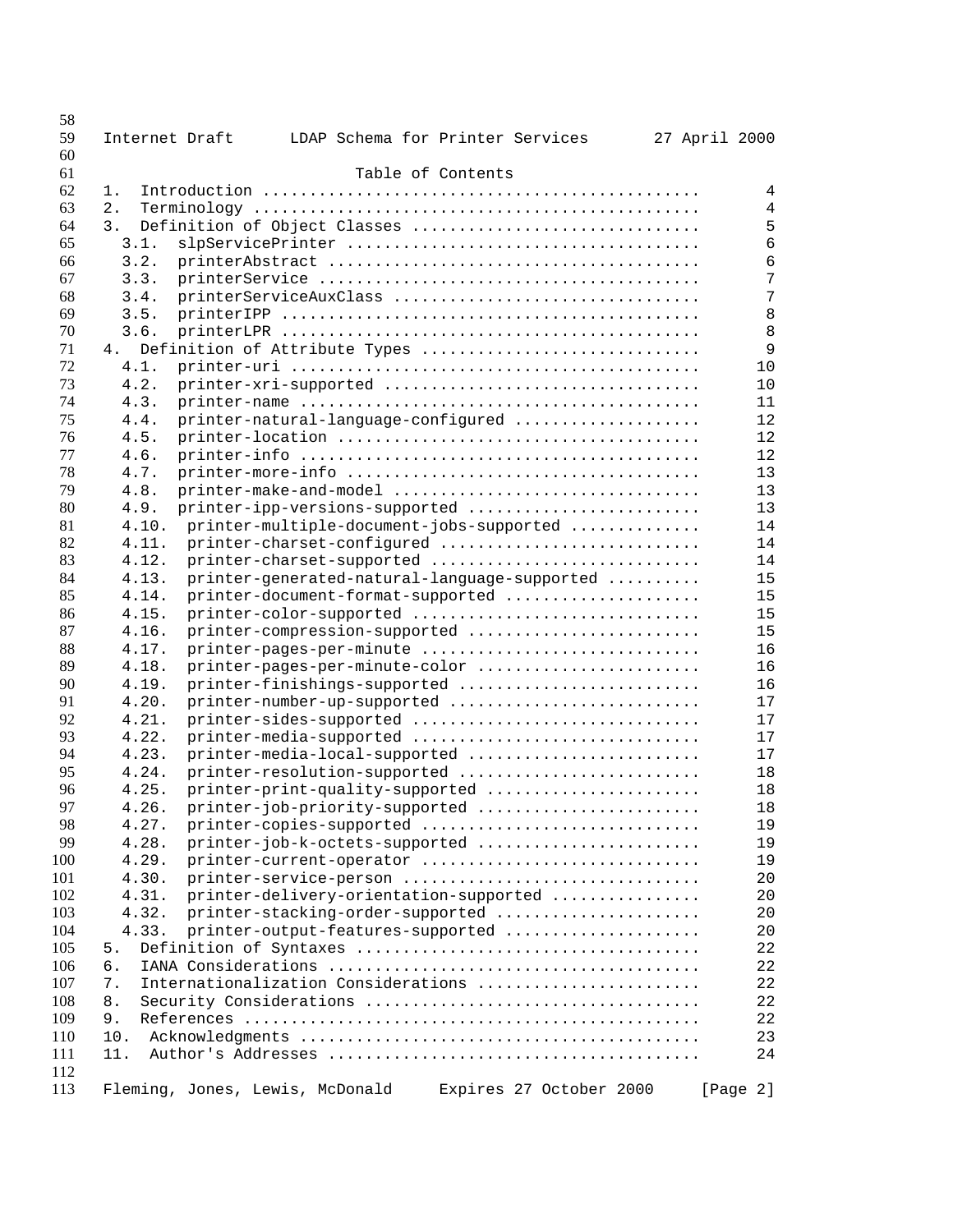| 114<br>115<br>116 |     |  | Internet Draft UDAP Schema for Printer Services 27 April 2000 |  |                         |  |          |
|-------------------|-----|--|---------------------------------------------------------------|--|-------------------------|--|----------|
| 117               | 12. |  |                                                               |  |                         |  | 25       |
| 118               |     |  |                                                               |  |                         |  |          |
| 119               |     |  |                                                               |  |                         |  |          |
| 120<br>121        |     |  |                                                               |  |                         |  |          |
| 122               |     |  |                                                               |  |                         |  |          |
| 123               |     |  |                                                               |  |                         |  |          |
| 124               |     |  |                                                               |  |                         |  |          |
| 125               |     |  |                                                               |  |                         |  |          |
| 126               |     |  |                                                               |  |                         |  |          |
| 127               |     |  |                                                               |  |                         |  |          |
| 128               |     |  |                                                               |  |                         |  |          |
| 129               |     |  |                                                               |  |                         |  |          |
| 130               |     |  |                                                               |  |                         |  |          |
| 131               |     |  |                                                               |  |                         |  |          |
| 132               |     |  |                                                               |  |                         |  |          |
| 133               |     |  |                                                               |  |                         |  |          |
| 134               |     |  |                                                               |  |                         |  |          |
| 135<br>136        |     |  |                                                               |  |                         |  |          |
| 137               |     |  |                                                               |  |                         |  |          |
| 138               |     |  |                                                               |  |                         |  |          |
| 139               |     |  |                                                               |  |                         |  |          |
| 140               |     |  |                                                               |  |                         |  |          |
| 141               |     |  |                                                               |  |                         |  |          |
| 142               |     |  |                                                               |  |                         |  |          |
| 143               |     |  |                                                               |  |                         |  |          |
| 144               |     |  |                                                               |  |                         |  |          |
| 145               |     |  |                                                               |  |                         |  |          |
| 146               |     |  |                                                               |  |                         |  |          |
| 147               |     |  |                                                               |  |                         |  |          |
| 148               |     |  |                                                               |  |                         |  |          |
| 149<br>150        |     |  |                                                               |  |                         |  |          |
| 151               |     |  |                                                               |  |                         |  |          |
| 152               |     |  |                                                               |  |                         |  |          |
| 153               |     |  |                                                               |  |                         |  |          |
| 154               |     |  |                                                               |  |                         |  |          |
| 155               |     |  |                                                               |  |                         |  |          |
| 156               |     |  |                                                               |  |                         |  |          |
| 157               |     |  |                                                               |  |                         |  |          |
| 158               |     |  |                                                               |  |                         |  |          |
| 159               |     |  |                                                               |  |                         |  |          |
| 160               |     |  |                                                               |  |                         |  |          |
| 161               |     |  |                                                               |  |                         |  |          |
| 162               |     |  |                                                               |  |                         |  |          |
| 163<br>164        |     |  |                                                               |  |                         |  |          |
| 165               |     |  |                                                               |  |                         |  |          |
| 166               |     |  |                                                               |  |                         |  |          |
| 167               |     |  |                                                               |  |                         |  |          |
| 168               |     |  |                                                               |  |                         |  |          |
| 169               |     |  | Fleming, Jones, Lewis, McDonald                               |  | Expires 27 October 2000 |  | [Page 3] |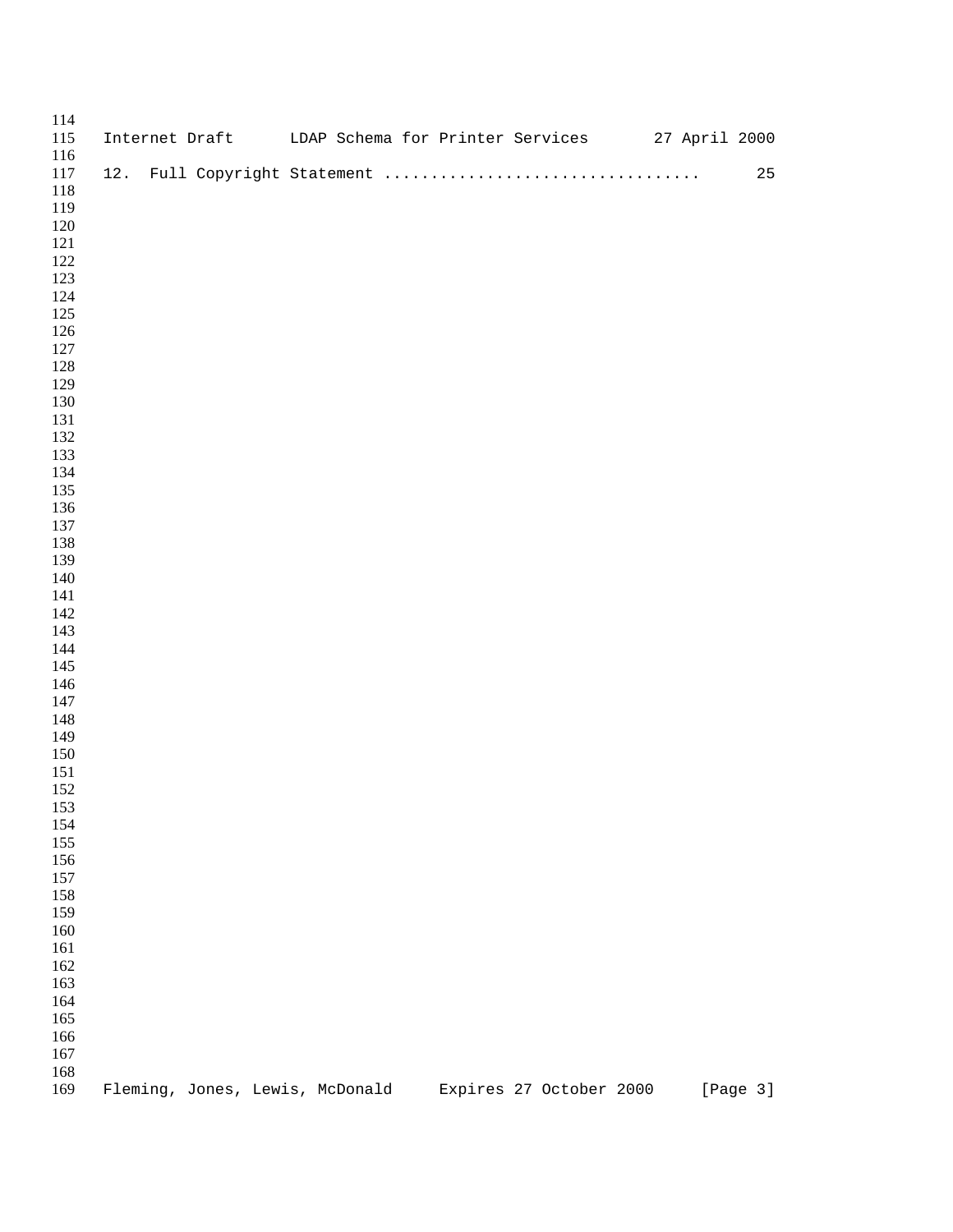Internet Draft LDAP Schema for Printer Services 27 April 2000 1. Introduction 177 The use of directory services based on the Lightweight Directory<br>178 Access Protocol (RFC 2251) is becoming increasingly popular for Access Protocol [RFC 2251] is becoming increasingly popular for distributed services. To ensure interoperability between vendor implementations it is crucial to standardize the schemas which describe these services. Under the auspices of the IETF IPP Working Group the IPP protocol is being developed to bring a standards based printing solution to the Internet. 187 Section 16 of [IPPMOD] describes a list of attributes which should be 188 included in a general directory schema describing IPP print services. 188 included in a general directory schema describing IPP print services.<br>189 The syntax for each of these attributes is described in detail in 189 The syntax for each of these attributes is described in detail in<br>190 [IPPMOD] and [SLPPRT]. This document will take these attributes [IPPMOD] and [SLPPRT]. This document will take these attributes and map them to LDAP attributes and object classes. This document defines several object classes to provide LDAP 194 applications with multiple options in defining printer information<br>195 using LDAP schema. Classes are provided for defining directory using LDAP schema. Classes are provided for defining directory entries with common printer information and for extending existing directory entries with SLP, IPP, and LPR specific information. 2. Terminology The key words "MUST", "MUST NOT", "REQUIRED", "SHALL", "SHALL NOT", "SHOULD", "SHOULD NOT", "RECOMMENDED", "MAY", and "OPTIONAL" in this document are to be interpreted as described in [RFC 2119]. Fleming, Jones, Lewis, McDonald Expires 27 October 2000 [Page 4]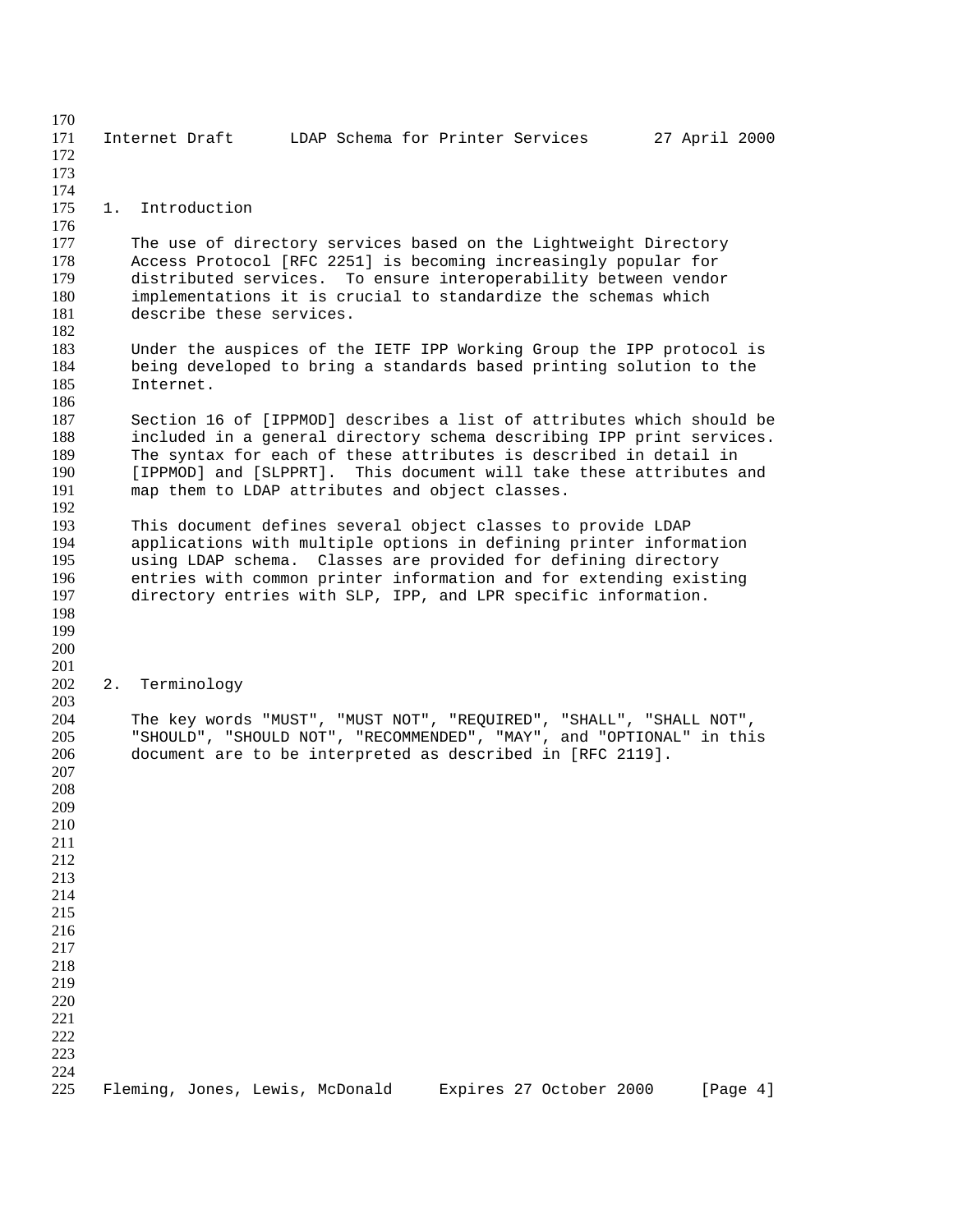Internet Draft LDAP Schema for Printer Services 27 April 2000 3. Definition of Object Classes 233 We define the following LDAP object classes for use with both generic<br>234 printer related information and services specific to SLP. IPP. and printer related information and services specific to SLP, IPP, and LPR. slpServicePrinter - auxiliary class for SLP registered printers printerAbstract - abstract class for all printer classes printerService - structural class for printers 240 printerServiceAuxClass - auxiliary class for printers<br>241 printerIPP - auxiliary class for IPP printers 241 printerIPP - auxiliary class for IPP printers<br>242 printerLPR - auxiliary class for LPR printers printerLPR - auxiliary class for LPR printers 244 The following are some examples of how applications MAY choose to use<br>245 these classes when creating directory entries: these classes when creating directory entries: 1) Use printerService for directory entries containing common printer information. 250 2) Use both printerService and slpServicePrinter for directory<br>251 entries containing common printer information for SLP registere entries containing common printer information for SLP registered printers. 254 3) Use printerService, printerLPR and printerIPP for directory<br>255 entries containing common printer information for printers that entries containing common printer information for printers that support both LPR and IPP. 257<br>258 4) Use printerServiceAuxClass and object classes not defined by this 259 document for directory entries containing common printer information.<br>260 In this example, printerServiceAuxClass is used for extending other In this example, printerServiceAuxClass is used for extending other 261 structural classes defining printer information with common printer<br>262 information defined in this document. information defined in this document. 264 Note that specifying the abstract object class printerAbstract is<br>265 OPTIONAL when using printerService or printerServiceAuxClass to OPTIONAL when using printerService or printerServiceAuxClass to create directory entries per [RFC 2251]. Refer to section 4 for definition of attribute types referenced by these object classes. We use names instead of OIDs in MUST and MAY 270 for clarity. Some attribute names described in [IPPMOD] have been<br>271 brefixed with 'printer-' as recommended in [SLPPRT] and [SLPLDAP]. prefixed with 'printer-' as recommended in [SLPPRT] and [SLPLDAP]. 273 For the object classes defined in this section, schema developers MAY<br>274 add to the list of MAY OIDs, but MUST NOT modify the list of MUST 274 add to the list of MAY OIDs, but MUST NOT modify the list of MUST<br>275 OIDs and MUST NOT remove OIDs from the list of MAY OIDs. Schema OIDs and MUST NOT remove OIDs from the list of MAY OIDs. Schema developers MAY derive additional classes from the abstract and structural classes defined in this section. Note, an object class definition SHOULD NOT be changed without having a new name and OID assigned to it. Fleming, Jones, Lewis, McDonald Expires 27 October 2000 [Page 5]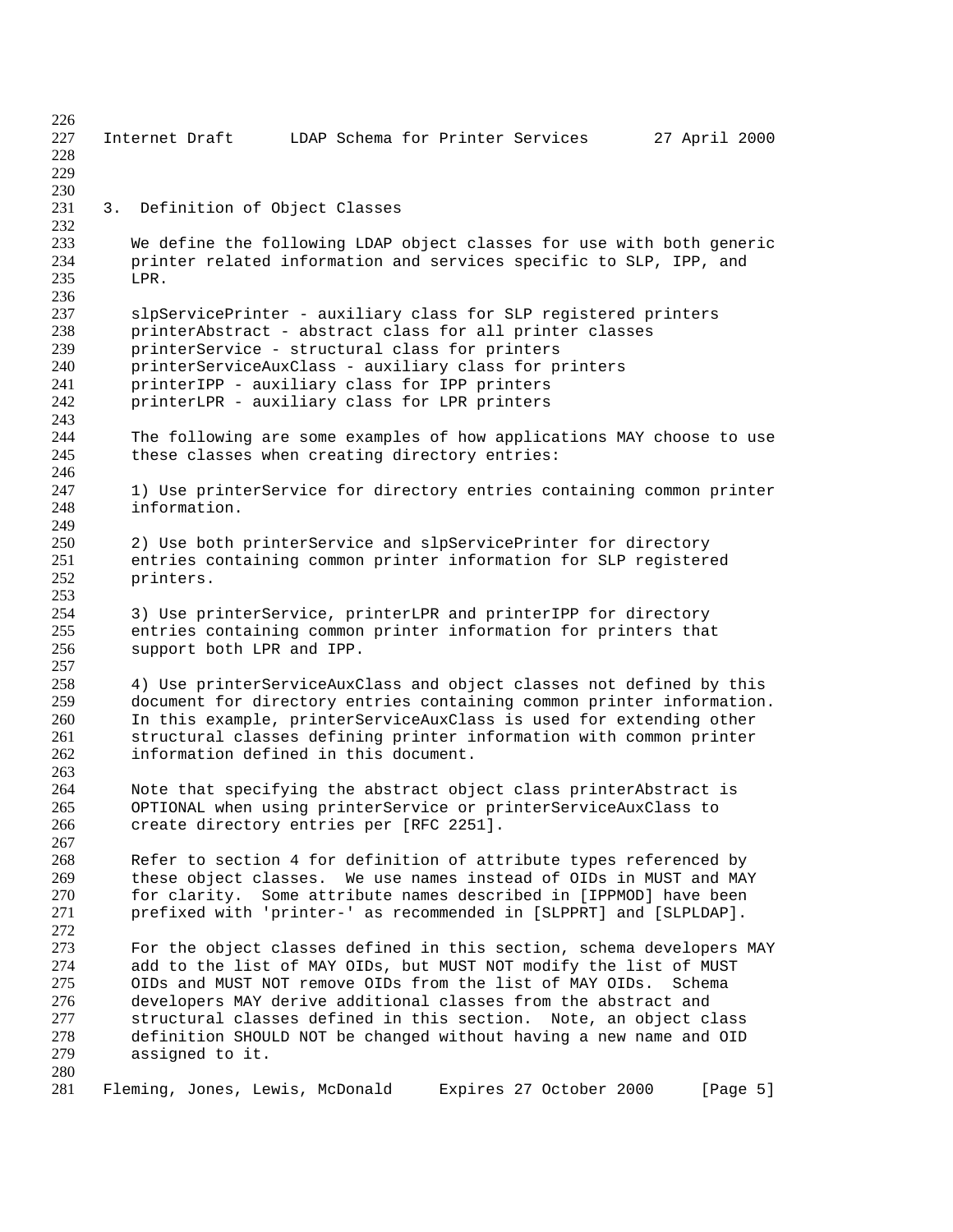Internet Draft LDAP Schema for Printer Services 27 April 2000 3.1. slpServicePrinter This auxiliary class defines Service Location Protocol (SLP) specific information. It MUST be used with a structural class such as printerService. It MAY be used to create new or extend existing directory entries with SLP 'service:printer' abstract service type information as defined in [SLPPRT]. This object class is derived from 'slpService', the parent class for all SLP services, defined in [SLPLDAP]. 298 ( <id-oc>.8<br>299 MAME 'slpS 299 NAME 'slpServicePrinter'<br>300 DESC 'Service Location P DESC 'Service Location Protocol (SLP) information.' SUP slpService AUXILIARY ) 3.2. printerAbstract This abstract class defines printer information. It is a base class for deriving other printer related classes, such as, but not limited to, classes defined in this document. It defines a common set of printer attributes that are not specific to any one type of service, protocol or operating system. ( <id-oc>.9 NAME 'printerAbstract' DESC 'Printer related information.' **ABSTRACT**  SUP top 319 MAY (printer-name \$<br>320 printer-natura 320 printer-natural-language-configured \$<br>321 printer-location \$ printer-info \$ pri printer-location \$ printer-info \$ printer-more-info \$ printer-make-and-model \$ printer-multiple-document-jobs-supported \$ printer-charset-configured \$ printer-charset-supported \$ printer-generated-natural-language-supported \$ printer-document-format-supported \$ printer-color-supported \$ printer-compression-supported \$ printer-pages-per-minute \$ 328 printer-pages-per-minute-color \$<br>329 printer-finishings-supported \$ p 329 printer-finishings-supported \$ printer-number-up-supported \$<br>330 printer-sides-supported \$ printer-media-supported \$ printer-sides-supported \$ printer-media-supported \$ printer-media-local-supported \$ printer-resolution-supported \$ printer-print-quality-supported \$ printer-job-priority-supported \$ printer-copies-supported \$ printer-job-k-octets-supported \$ printer-current-operator \$ Fleming, Jones, Lewis, McDonald Expires 27 October 2000 [Page 6]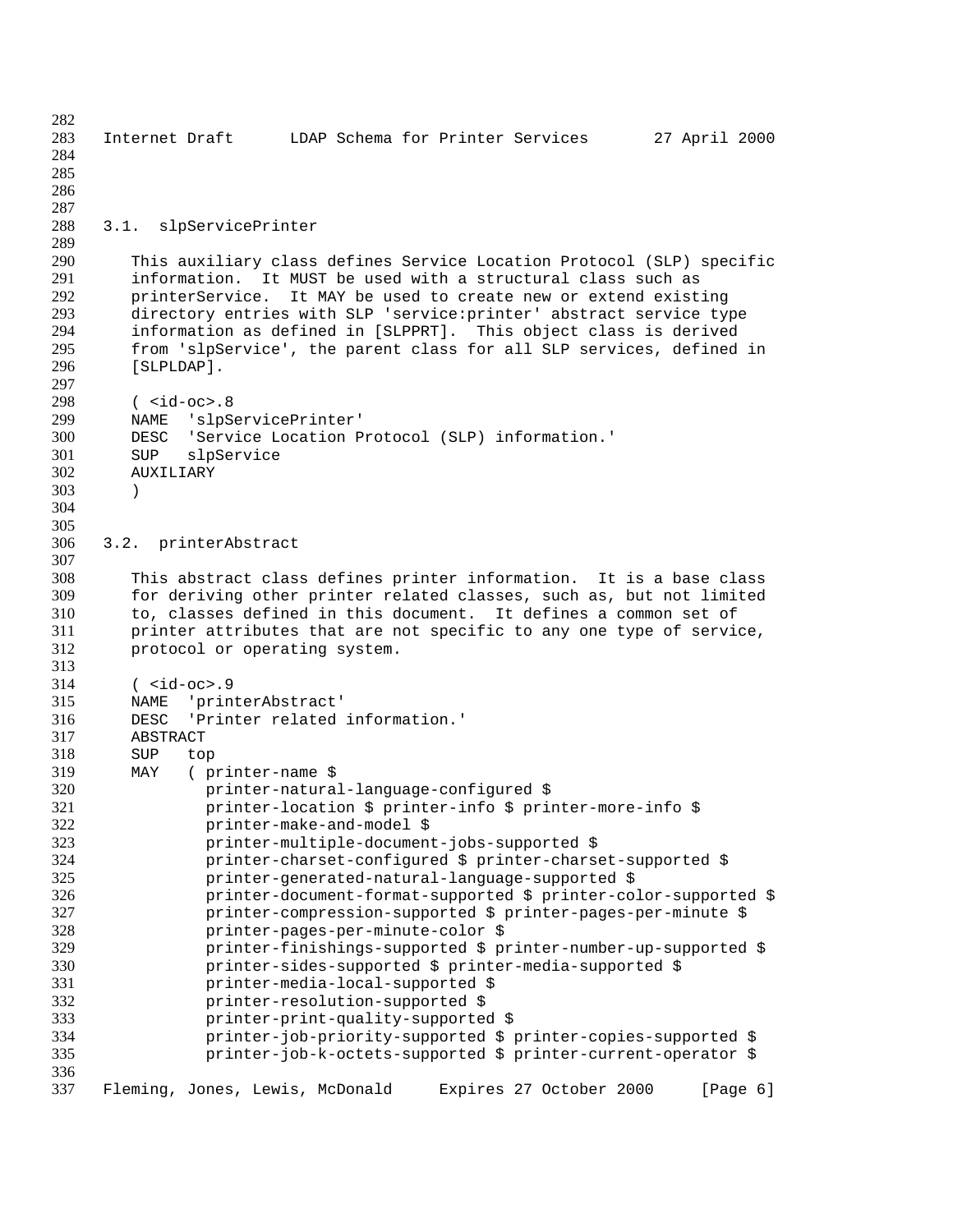Internet Draft LDAP Schema for Printer Services 27 April 2000 printer-service-person \$ printer-delivery-orientation-supported \$ printer-stacking-order-supported \$ printer-output-features-supported ) ) 3.3. printerService This structural class defines printer information. It is derived from class printerAbstract and thus inherits common printer attributes. This class can be used with or without auxiliary classes to define printer information. Auxiliary classes can be used to extend the common printer information with protocol, service or operating system specific information. Note that when extending other structural classes with auxiliary classes, printerService MUST NOT be used. LDAP applications SHOULD use printer-uri as the naming attribute. That is, when using printerService, printer-uri SHOULD be used as the attribute type of the directory entry's relative distinguished name (RDN). printer-uri uniquely identifies each of the printer services for a given printer. Note that if the printer service changes domains, printer-uri must be updated with the new domain name. ( <id-oc>.10 NAME 'printerService' DESC 'Printer information.' SUP printerAbstract MAY ( printer-uri \$ printer-xri-supported ) STRUCTURAL ) 3.4. printerServiceAuxClass 376<br>377 This auxiliary class defines printer information. It is derived from class printerAbstract and thus inherits common printer attributes. This class MUST be used with a structural class. LDAP applications SHOULD use printer-uri as the naming attribute. That is, when using printerService, printer-uri SHOULD be used as the attribute type of the directory entry's relative distinguished name 384 (RDN). printer-uri uniquely identifies each of the printer services<br>385 for a given printer. Note that if the printer service changes 385 for a given printer. Note that if the printer service changes<br>386 domains, printer-uri must be updated with the new domain name. domains, printer-uri must be updated with the new domain name. ( <id-oc>.11 NAME 'printerServiceAuxClass' DESC 'Printer information.' SUP printerAbstract Fleming, Jones, Lewis, McDonald Expires 27 October 2000 [Page 7]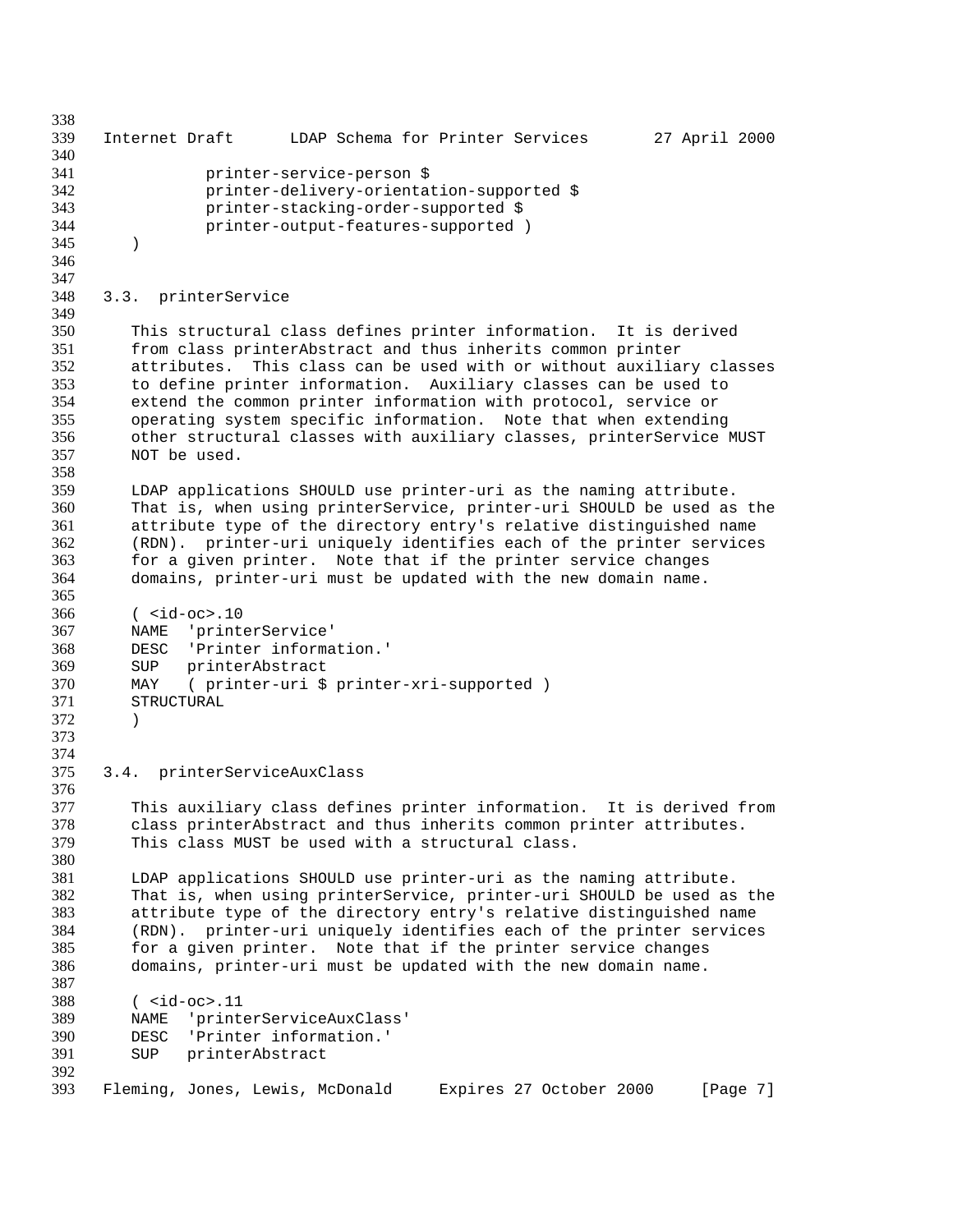```
394
395 Internet Draft LDAP Schema for Printer Services 27 April 2000
396
397 MAY ( printer-uri $ printer-xri-supported )
398 AUXILIARY
399 )
400
401
402 3.5. printerIPP
403
404 This auxiliary class defines Internet Printing Protocol (IPP)
405 information. It MUST be used with a structural class such as
406 printerService. It is used to extend structural classes with IPP
407 specific printer information.
408
409 ( <id-oc>.12
410 NAME 'printerIPP'<br>411 DESC 'Internet Pr
411 DESC 'Internet Printing Protocol (IPP) information.'<br>412 SUP top
412 SUP top<br>413 AUXILIARY
       413 AUXILIARY
414 MAY ( printer-ipp-versions-supported $
415 printer-multiple-document-jobs-supported )
416 )
417
418
419 3.6. printerLPR
420
421 This auxiliary class defines LPR information. It MUST be used with a
422 structural class such as printerService. It is used to identify
423 directory entries that support LPR.
424
       (\epsilon_{id-oc}.13
426 NAME 'printerLPR'
427 DESC 'LPR information.'
428 SUP top
        429 AUXILIARY
430 )
431
432
433
434
435
436
437
438
439
440
441
442
443
444
445
446
447
448
449 Fleming, Jones, Lewis, McDonald Expires 27 October 2000 [Page 8]
```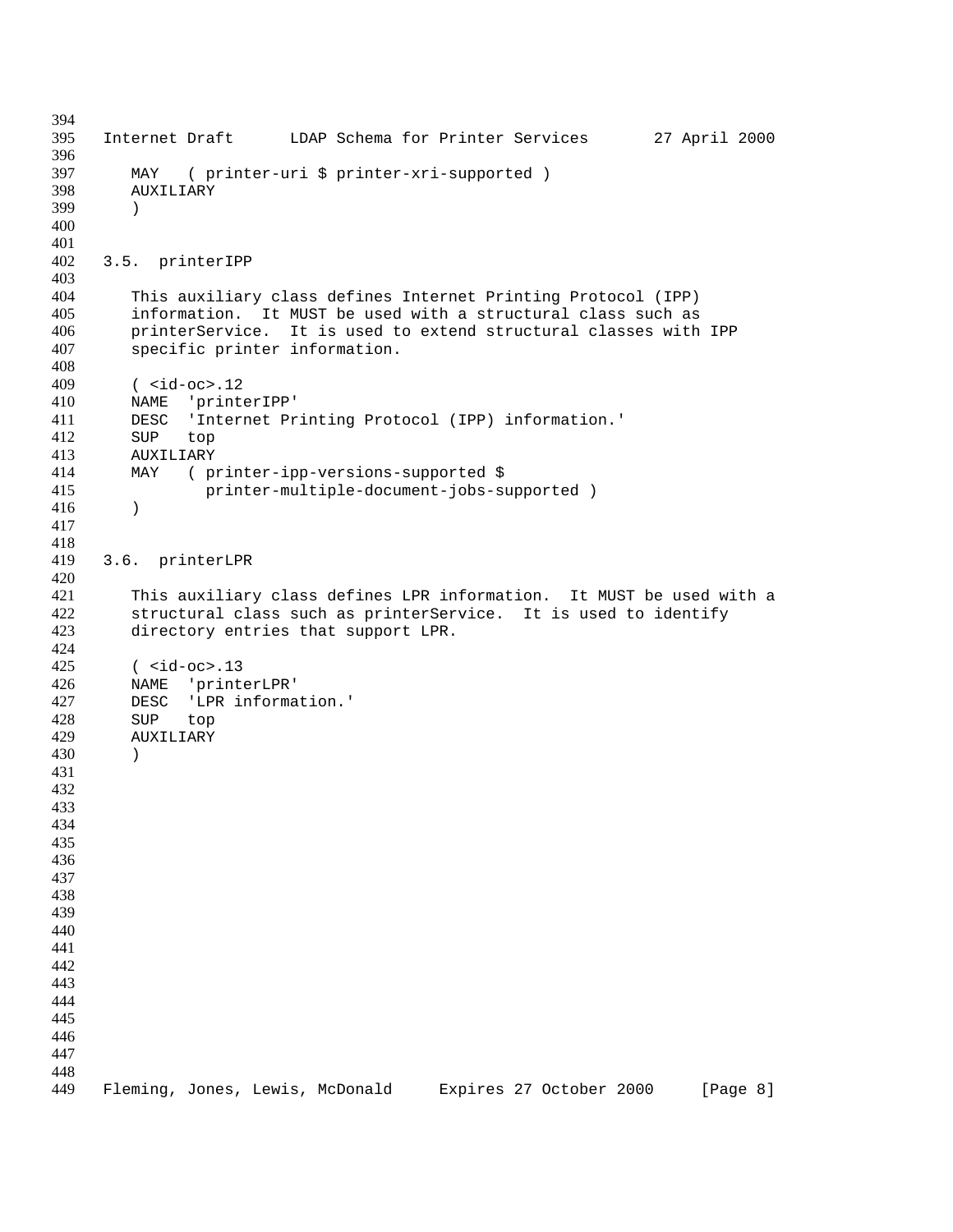Internet Draft LDAP Schema for Printer Services 27 April 2000 4. Definition of Attribute Types The following attribute types are referenced by the object classes defined in section 3. The following table is a summary of the attribute names referenced by this document and their corresponding names from [IPPMOD]. Some attribute names described in [IPPMOD] have been prefixed with 'printer-' as recommended in [SLPLDAP], to address the flat namespace for LDAP identifiers. LDAP & SLP Printer Schema IPP Model [IPPMOD] ------------------------------ ------------------------------------- printer-uri printer-xri-supported **IPP** printer-uri-supported] **IPP** uri-authentication-supported] **IPP** uri-security-supported] 473 printer-name printer-name printer-natural-language-configured natural-language-configured printer-location printer-location printer-info printer-info printer-more-info printer-more-info printer-make-and-model printer-make-and-model printer-ipp-versions-supported ipp-versions-supported printer-multiple-document-jobs-supported multiple-document-jobs-supported printer-charset-configured charset-configured printer-charset-supported charset-supported printer-generated-natural-language-supported generated-natural-language-supported printer-document-format-supported document-format-supported printer-color-supported color-supported printer-compression-supported compression-supported printer-pages-per-minute pages-per-minute printer-pages-per-minute-color pages-per-minute-color printer-finishings-supported finishings-supported printer-number-up-supported number-up-supported printer-sides-supported sides-supported printer-media-supported media-supported 497 printer-media-local-supported [site names from IPP media-supported]<br>498 printer-resolution-supported printer-resolution-supported printer-resolution-supported printer-resolution-supported printer-print-quality-supported print-quality-supported printer-job-priority-supported job-priority-supported printer-copies-supported copies-supported printer-job-k-octets-supported job-k-octets-supported printer-current-operator Fleming, Jones, Lewis, McDonald Expires 27 October 2000 [Page 9]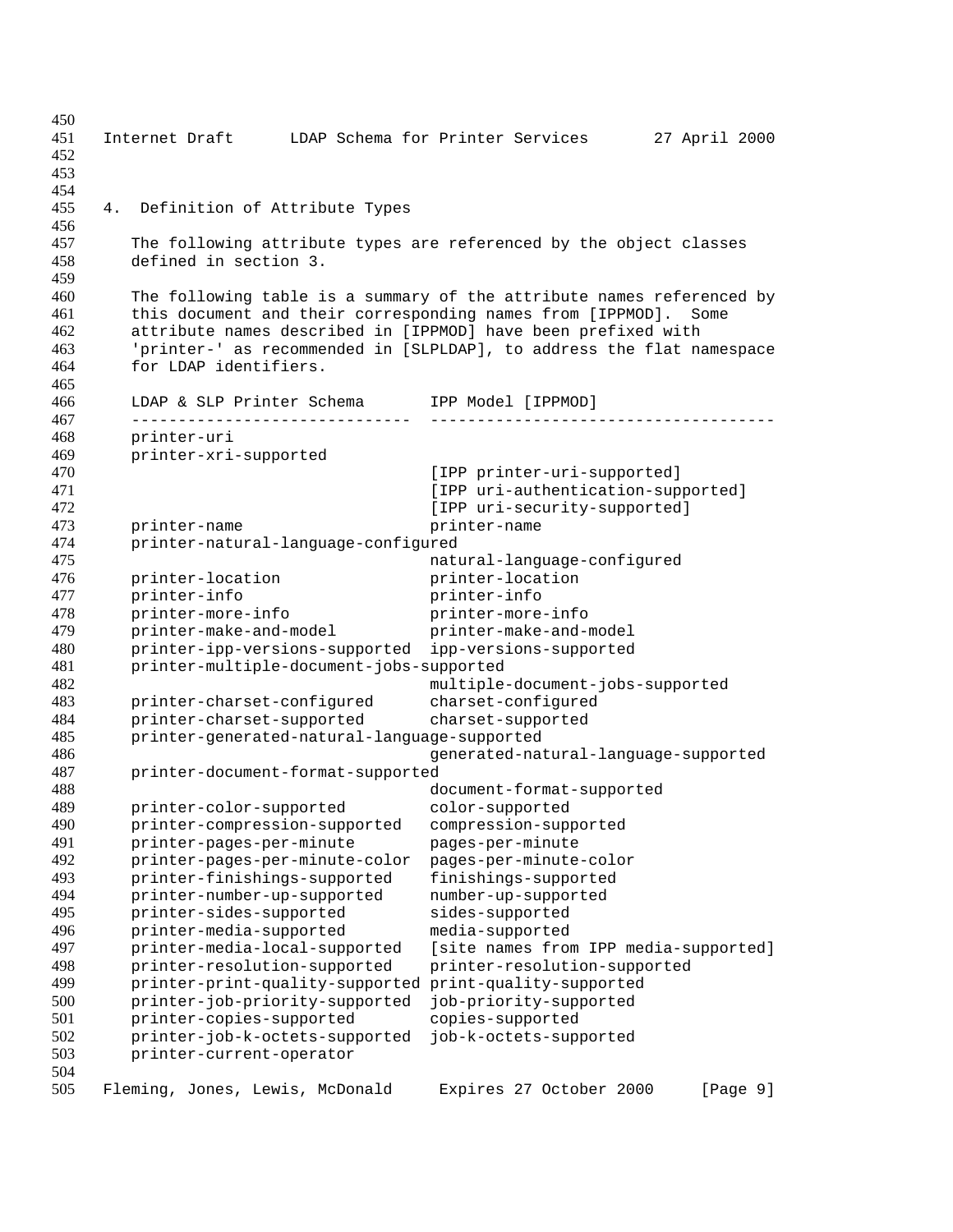Internet Draft LDAP Schema for Printer Services 27 April 2000 printer-service-person printer-delivery-orientation-supported printer-stacking-order-supported printer-output-features-supported In the following definitions, we use matching rule names instead of OIDs for clarity. Note that if the printer information is not known, the attribute value is not set (for optional attributes). In the following definitions, referenced matching rules are defined in section 8 of [RFC 2252]. 520 The following definitions reference syntax OIDs as defined in [RFC<br>521 2252], which are summarized below: 521 2252], which are summarized below:<br>522 Syntax OID Syn Syntax OID Syntax Description ----------------------------- ------------------ 1.3.6.1.4.1.1466.115.121.1.7 Boolean 1.3.6.1.4.1.1466.115.121.1.15 Directory String (UTF-8 [RFC 2279]) 1.3.6.1.4.1.1466.115.121.1.27 Integer 4.1. printer-uri Note, that for SLP registered printers, the LDAP printer-uri attribute should set to the value of the registered URL of the printer. ( <id-at>.1 NAME 'printer-uri' DESC 'The URI supported by this printer.' 539 EQUALITY caseIgnoreMatch<br>540 ORDERING caseIgnoreOrder: 540 ORDERING caseIgnoreOrderingMatch<br>541 SUBSTR caseIgnoreSubstringMatch 541 SUBSTR caseIgnoreSubstringMatch<br>542 SYNTAX 1.3.6.1.4.1.1466.115.121 SYNTAX 1.3.6.1.4.1.1466.115.121.1.15 SINGLE-VALUE ) 4.2. printer-xri-supported A list of XRI (extended resource identifiers) supported by this printer. Each value of this list consists of a URI (uniform resource identifier) followed by optional authentication and security metaparameters. The keywords for URI and their metaparameters are: 553 'uri' == IPP 'printer-uri-supported' value<br>554 'auth' == IPP 'uri-authentication-supported 'auth' == IPP 'uri-authentication-supported' value 'sec' == IPP 'uri-security-supported' value Legal values of the 'auth' metaparameter include 'none' (no authentication for this URI) 'requesting-user-name' (from operation request) 'basic' (HTTP/1.1 Basic [RFC 2617]) Fleming, Jones, Lewis, McDonald Expires 27 October 2000 [Page 10]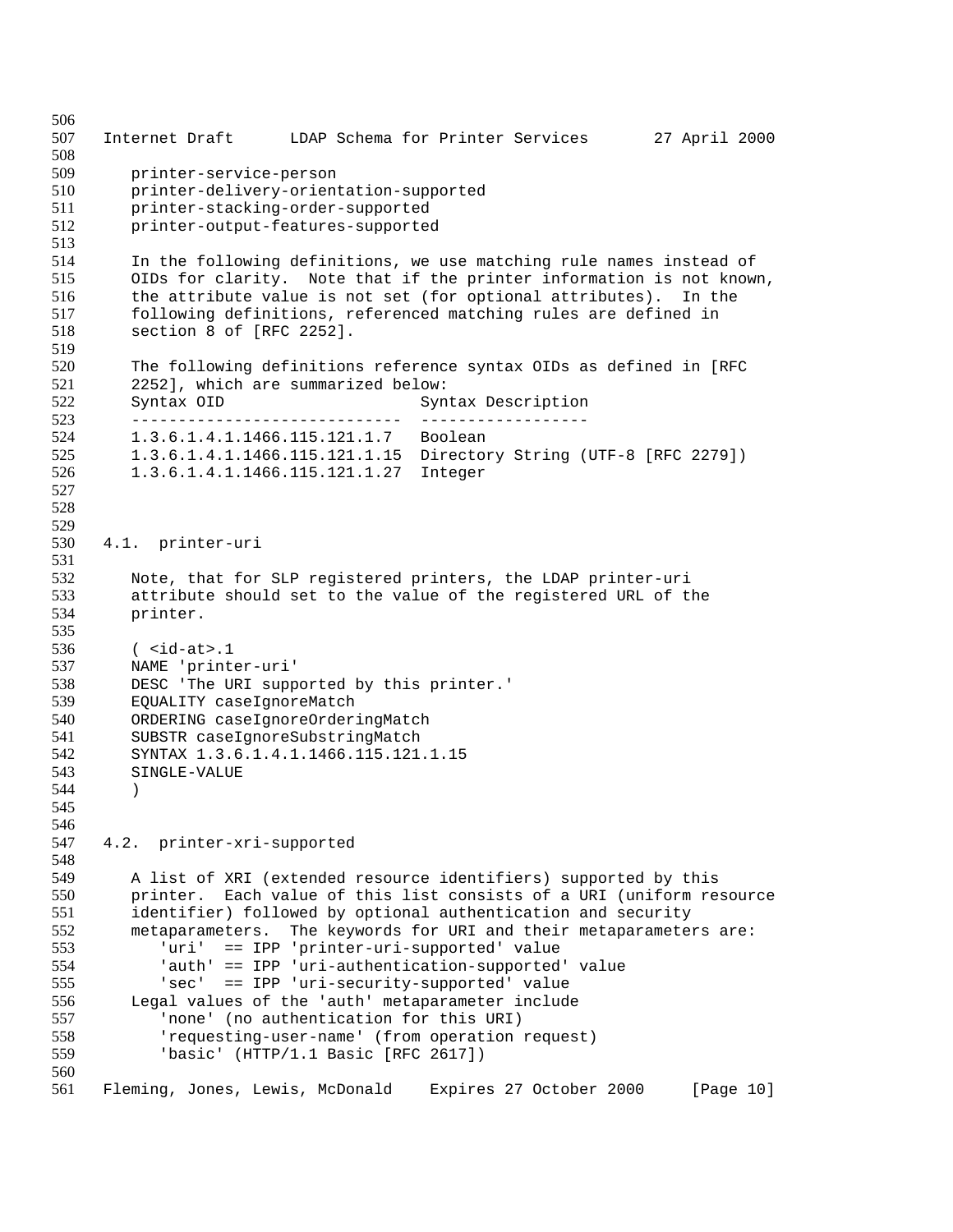Internet Draft LDAP Schema for Printer Services 27 April 2000 'digest' (HTTP/1.1 Basic, [RFC 2617]) 'certificate' (from certificate) per IPP Model [3] (extensions MAY also be used). A missing 'auth' metaparameter SHALL mean 'none'. Legal values of the 'sec' metaparameter include 'none' (no security for this URI) 'ssl3' (Netscape SSL3) 'tls' (IETF TLS/1.0, [RFC 2246]) per IPP Model [3] (extensions MAY also be used). A missing 'sec' metaparameter SHALL mean 'none'. Each metaparameter of a list member is delimited by '<'. For example: 576 'uri=ipp://foo.com< auth=digest< sec=tls<'<br>577 'uri=lpr://bar.com< auth=none< sec=none<' 'uri=lpr://bar.com< auth=none< sec=none<' 578 Registrations MAY consolidate values for metaparameters, as in the 579 following example: 579 following example:<br>580  $uri = ipp://foo.$ 'uri=ipp://foo.com< auth=basic,digest< sec=tls,ssl3<' ( <id-at>.2 NAME 'printer-xri-supported' DESC 'The unordered list of XRI (extended resource identifiers) supported by this printer. Each member of the list consists of a URI (uniform resource identifier) followed by optional authentication and security metaparameters.' EQUALITY caseIgnoreMatch ORDERING caseIgnoreOrderingMatch SUBSTR caseIgnoreSubstringMatch SYNTAX 1.3.6.1.4.1.1466.115.121.1.15 ) 4.3. printer-name 597 The site-specific administrative name of this printer. This value of 598 this attribute SHOULD be in the language specified in this attribute SHOULD be in the language specified in 'printer-natural-language-configured' (although the printer's name may be in any language). This name MAY be the last part of the printer's URI or it MAY be completely unrelated. This name MAY contain characters that are not allowed in a conventional URI (which conforms to [RFC 2396]). ( <id-at>.3 NAME 'printer-name' DESC 'The site-specific administrative name of this printer, more end-user friendly than a URI.' 609 EQUALITY caseIgnoreMatch<br>610 ORDERING caseIgnoreOrder ORDERING caseIgnoreOrderingMatch SUBSTR caseIgnoreSubstringMatch SYNTAX 1.3.6.1.4.1.1466.115.121.1.15{127} SINGLE-VALUE ) Fleming, Jones, Lewis, McDonald Expires 27 October 2000 [Page 11]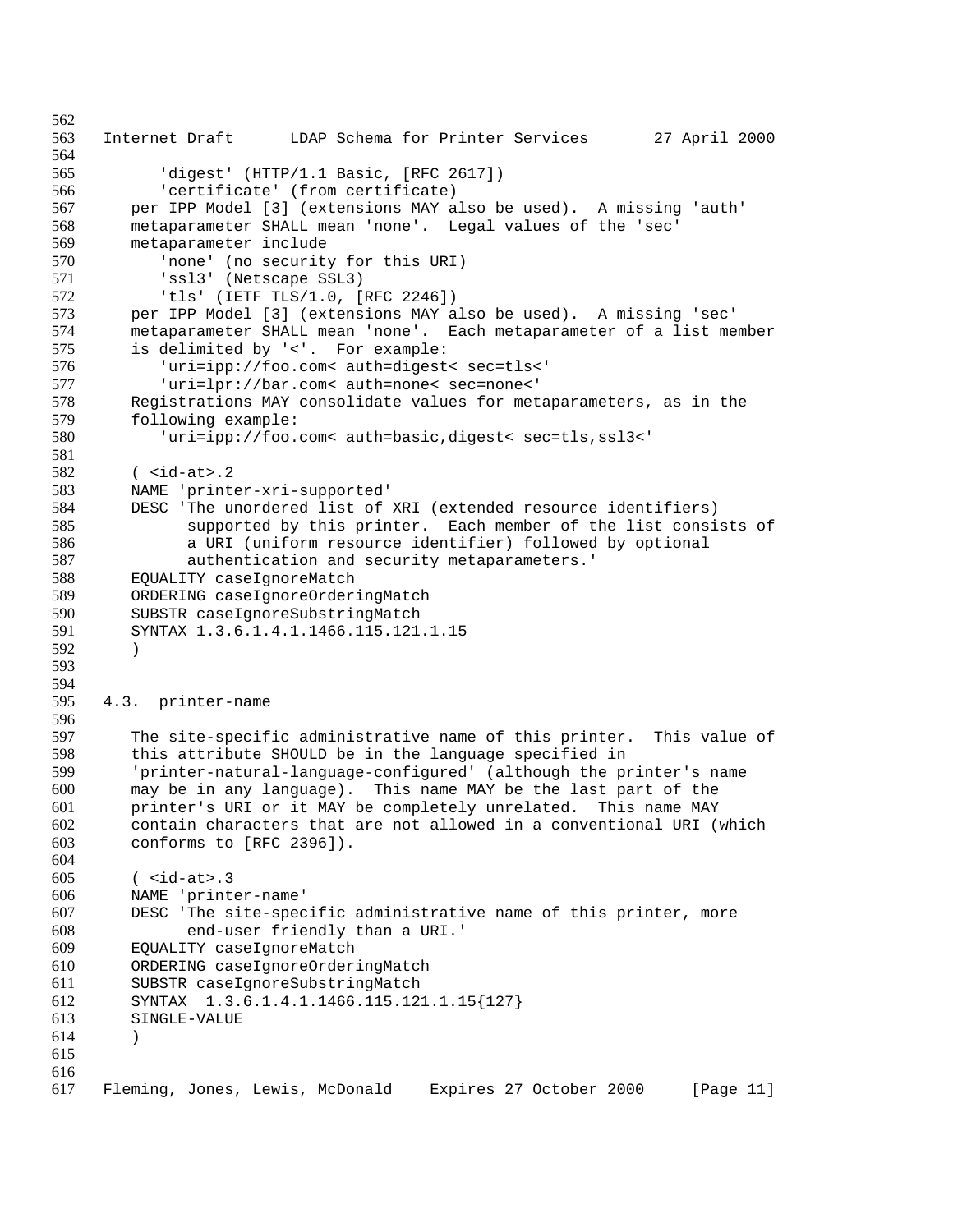Internet Draft LDAP Schema for Printer Services 27 April 2000 4.4. printer-natural-language-configured ( <id-at>.4 NAME 'printer-generated-natural-language-configured' DESC 'The configured language in which error and status messages will be generated (by default) by this printer. Also, a possible language for printer string attributes set by operator, system administrator, or manufacturer. Also, the (declared) language of the "printer-name", "printer-location", "printer-info", and "printer-make-and-model" attributes of this printer. For example: "en-us" (US English) or "fr-fr" (French in France) Legal values of language tags conform to [RFC 1766] "Tags for 635 the Identification of Languages".<br>636 EOUALITY caseIgnoreMatch EQUALITY caseIgnoreMatch ORDERING caseIgnoreOrderingMatch SUBSTR caseIgnoreSubstringMatch SYNTAX 1.3.6.1.4.1.1466.115.121.1.15{127} SINGLE-VALUE ) 4.5. printer-location ( <id-at>.5 NAME 'printer-location' DESC 'Identifies the location of the printer. This could include things like: "in Room 123A", "second floor of building XYZ".' EQUALITY caseIgnoreMatch ORDERING caseIgnoreOrderingMatch 652 SUBSTR caseIgnoreSubstringMatch<br>653 SYNTAX 1.3.6.1.4.1.1466.115.12 SYNTAX 1.3.6.1.4.1.1466.115.121.1.15{127} SINGLE-VALUE ) 4.6. printer-info ( <id-at>.6 NAME 'printer-info' DESC 'Identifies the descriptive information about this printer. This could include things like: "This printer can be used for printing color transparencies for HR presentations", or "Out of courtesy for others, please print only small (1-5 page) jobs at this printer", or even "This printer is going away on July 1, 1997, please find a new printer".' EQUALITY caseIgnoreMatch ORDERING caseIgnoreOrderingMatch SUBSTR caseIgnoreSubstringMatch SYNTAX 1.3.6.1.4.1.1466.115.121.1.15{127} Fleming, Jones, Lewis, McDonald Expires 27 October 2000 [Page 12]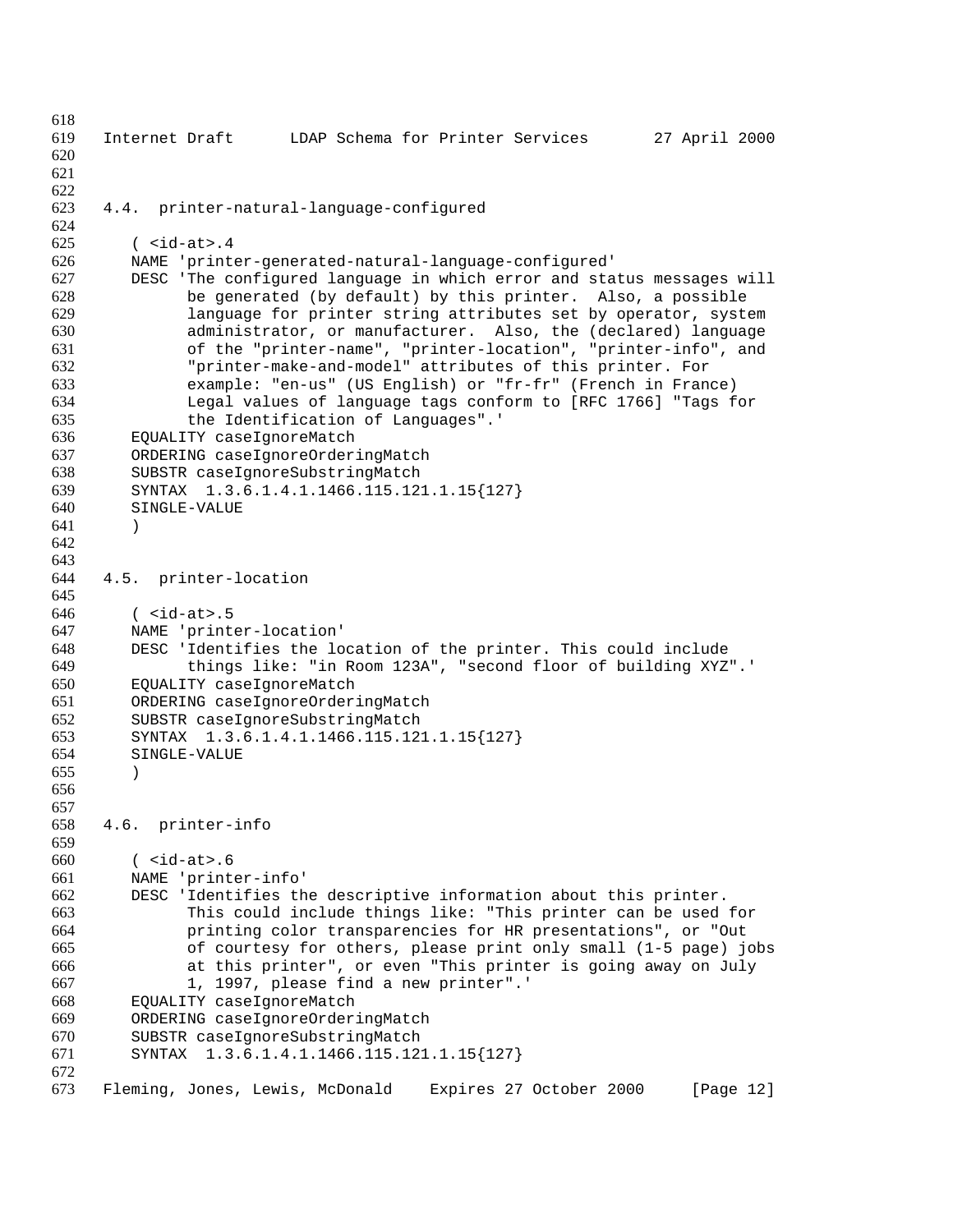Internet Draft LDAP Schema for Printer Services 27 April 2000 SINGLE-VALUE ) 4.7. printer-more-info ( <id-at>.7 NAME 'printer-more-info' DESC 'A URI used to obtain more information about this specific printer. For example, this could be an HTTP type URI referencing an HTML page accessible to a Web Browser. The information obtained from this URI is intended for end user consumption.' 690 EQUALITY caseIgnoreMatch<br>691 ORDERING caseIgnoreOrder 691 ORDERING caseIgnoreOrderingMatch<br>692 SUBSTR caseIgnoreSubstringMatch 692 SUBSTR caseIgnoreSubstringMatch<br>693 SYNTAX 1.3.6.1.4.1.1466.115.12 SYNTAX 1.3.6.1.4.1.1466.115.121.1.15 SINGLE-VALUE ) 4.8. printer-make-and-model ( <id-at>.8 NAME 'printer-make-and-model' DESC 'Identifies the make and model of the device. The device manufacturer may initially populate this attribute.' 704 EQUALITY caseIgnoreMatch<br>705 ORDERING caseIgnoreOrder: ORDERING caseIgnoreOrderingMatch SUBSTR caseIgnoreSubstringMatch SYNTAX 1.3.6.1.4.1.1466.115.121.1.15{127} SINGLE-VALUE ) 4.9. printer-ipp-versions-supported ( <id-at>.9 NAME 'printer-ipp-versions-supported' DESC 'Identifies the IPP protocol version(s) that this printer supports, including major and minor versions, i.e., the version numbers for which this Printer implementation meets the conformance requirements.' 720 EQUALITY caseIgnoreMatch<br>721 ORDERING caseIgnoreOrder ORDERING caseIgnoreOrderingMatch SUBSTR caseIgnoreSubstringMatch SYNTAX 1.3.6.1.4.1.1466.115.121.1.15{127} ) Fleming, Jones, Lewis, McDonald Expires 27 October 2000 [Page 13]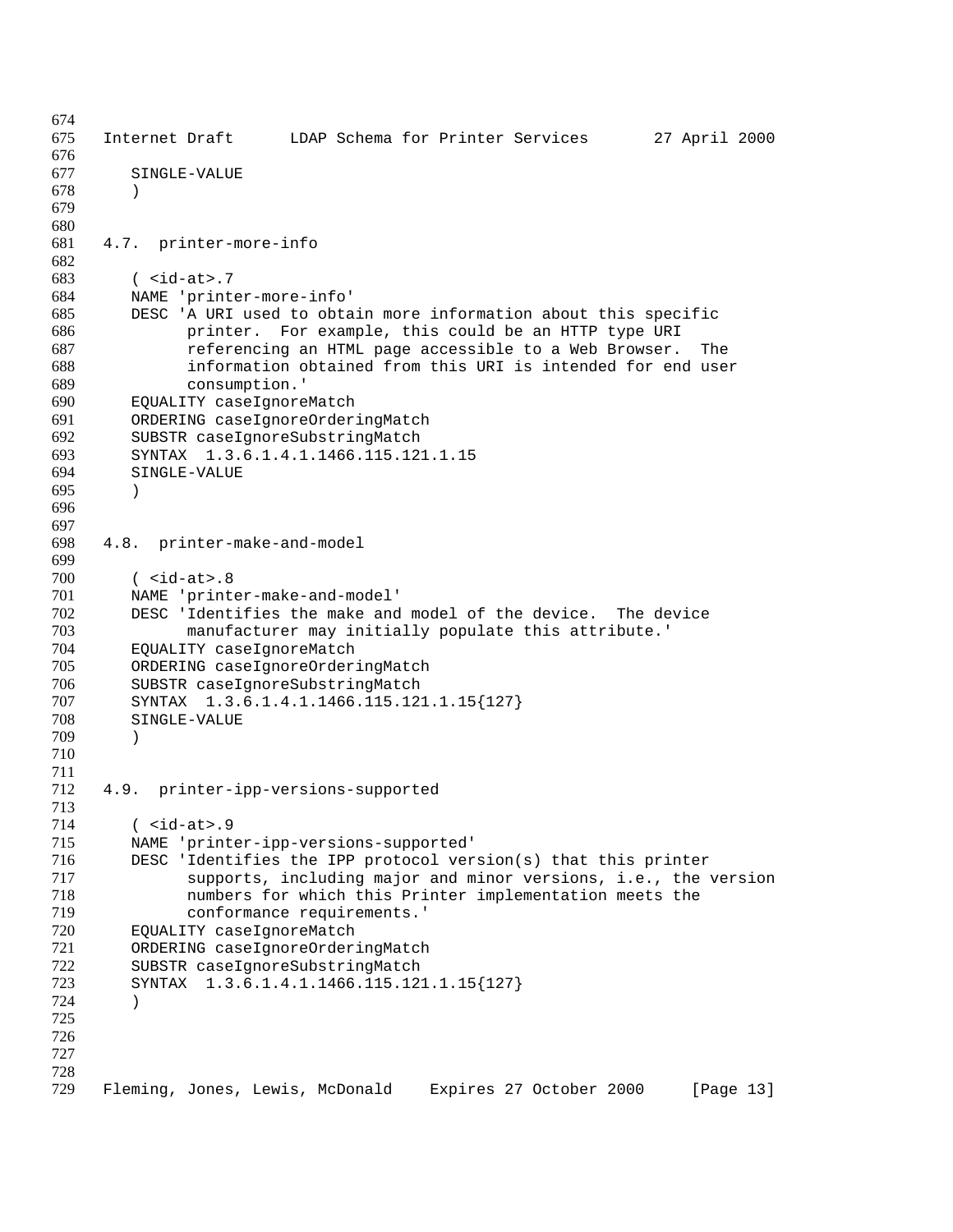Internet Draft LDAP Schema for Printer Services 27 April 2000 4.10. printer-multiple-document-jobs-supported 737 ( <id-at>.10<br>738 MAME 'printe: NAME 'printer-multiple-document-jobs-supported' DESC 'Indicates whether or not the printer supports more than one document per job, i.e., more than one Send-Document or Send-Data operation with document data.' EQUALITY booleanMatch SYNTAX 1.3.6.1.4.1.1466.115.121.1.7 SINGLE-VALUE ) 4.11. printer-charset-configured ( <id-at>.11 NAME 'printer-charset-configured' DESC 'The configured charset in which error and status messages will be generated (by default) by this printer. Also, a possible charset for printer string attributes set by operator, system administrator, or manufacturer. For example: "utf-8" (ISO 10646/Unicode) or "iso-8859-1" (Latin1). Legal values are defined by the IANA Registry of Coded Character Sets and the "(preferred MIME name)" SHALL be used as the tag. For coherence with IPP Model, charset tags in this attribute SHALL be lowercase normalized. This attribute SHOULD be static (time of registration) and SHOULD NOT be dynamically refreshed (subsequently).' 763 EQUALITY caseIgnoreMatch<br>764 SUBSTR caseIgnoreSubstri SUBSTR caseIgnoreSubstringMatch SYNTAX 1.3.6.1.4.1.1466.115.121.1.15{63} SINGLE-VALUE ) 4.12. printer-charset-supported ( <id-at>.12 NAME 'printer-charset-supported' DESC 'Identifies the set of charsets supported for attribute type values of type Directory String for this directory entry. For example: "utf-8" (ISO 10646/Unicode) or "iso-8859-1" (Latin1). 777 The Legal values are defined by the IANA Registry of Coded<br>778 The Character Sets and the preferred MIME name.' 778 Character Sets and the preferred MIME name.'<br>779 EQUALITY caseIgnoreMatch EQUALITY caseIgnoreMatch SUBSTR caseIgnoreSubstringMatch SYNTAX 1.3.6.1.4.1.1466.115.121.1.15{63} ) Fleming, Jones, Lewis, McDonald Expires 27 October 2000 [Page 14]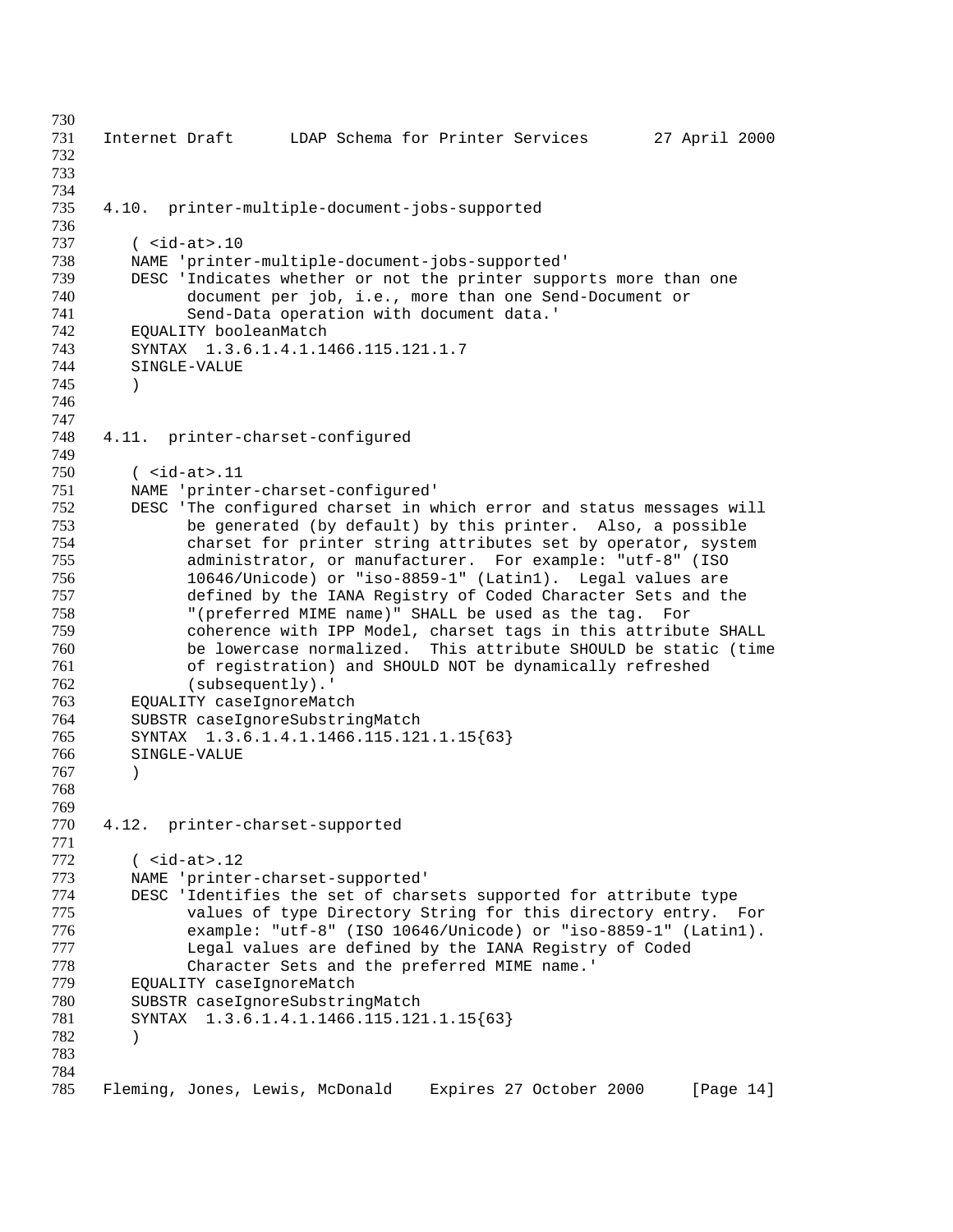```
786
787 Internet Draft LDAP Schema for Printer Services 27 April 2000
788
789
790
791 4.13. printer-generated-natural-language-supported
792
793 ( <id-at>.13<br>794 MAME 'printe:
        NAME 'printer-generated-natural-language-supported'
795 DESC 'Identifies the natural language(s) supported for this directory
796 entry. For example: "en-us" (US English) or "fr-fr" (French in
797 France). Legal values conform to [RFC 1766], Tags for the
798 Identification of Languages.'
799 EQUALITY caseIgnoreMatch
800 ORDERING caseIgnoreOrderingMatch<br>801 SUBSTR caseIgnoreSubstringMatch
801 SUBSTR caseIgnoreSubstringMatch<br>802 SYNTAX 1.3.6.1.4.1.1466.115.12
        SYNTAX 1.3.6.1.4.1.1466.115.121.1.15{63}
803 )
804
805
806 4.14. printer-document-format-supported
807
808 ( <id-at>.14
809 NAME 'printer-document-format-supported'
810 DESC 'The possible document formats in which data may be interpreted
811 and printed by this printer. Legal values are MIME types come
812 from the IANA Registry of Internet Media Types.'
813 EQUALITY caseIgnoreMatch
814 SUBSTR caseIgnoreSubstringMatch
815 SYNTAX 1.3.6.1.4.1.1466.115.121.1.15{127}
816 )
817
818
819 4.15. printer-color-supported
820
821 ( <id-at>.15<br>822 MAME 'printe:
        NAME 'printer-color-supported'
823 DESC 'Indicates whether this printer is capable of any type of color 824 printing at all, including highlight color.'
824 printing at all, including highlight color.'<br>825 BOUALITY booleanMatch
        EQUALITY booleanMatch
826 SYNTAX 1.3.6.1.4.1.1466.115.121.1.7
827 SINGLE-VALUE
828 )
829
830
831 4.16. printer-compression-supported
832
833 ( <id-at>.16<br>834 MAME 'printe:
        NAME 'printer-compression-supported'
835 DESC 'Compression algorithms supported by this printer. For example:
836 "deflate, gzip". Legal values include; "none", "deflate"
837 (public domain ZIP), "gzip" (GNU ZIP), "compress" (UNIX).'
838 EQUALITY caseIgnoreMatch
839 SUBSTR caseIgnoreSubstringMatch
840
841 Fleming, Jones, Lewis, McDonald Expires 27 October 2000 [Page 15]
```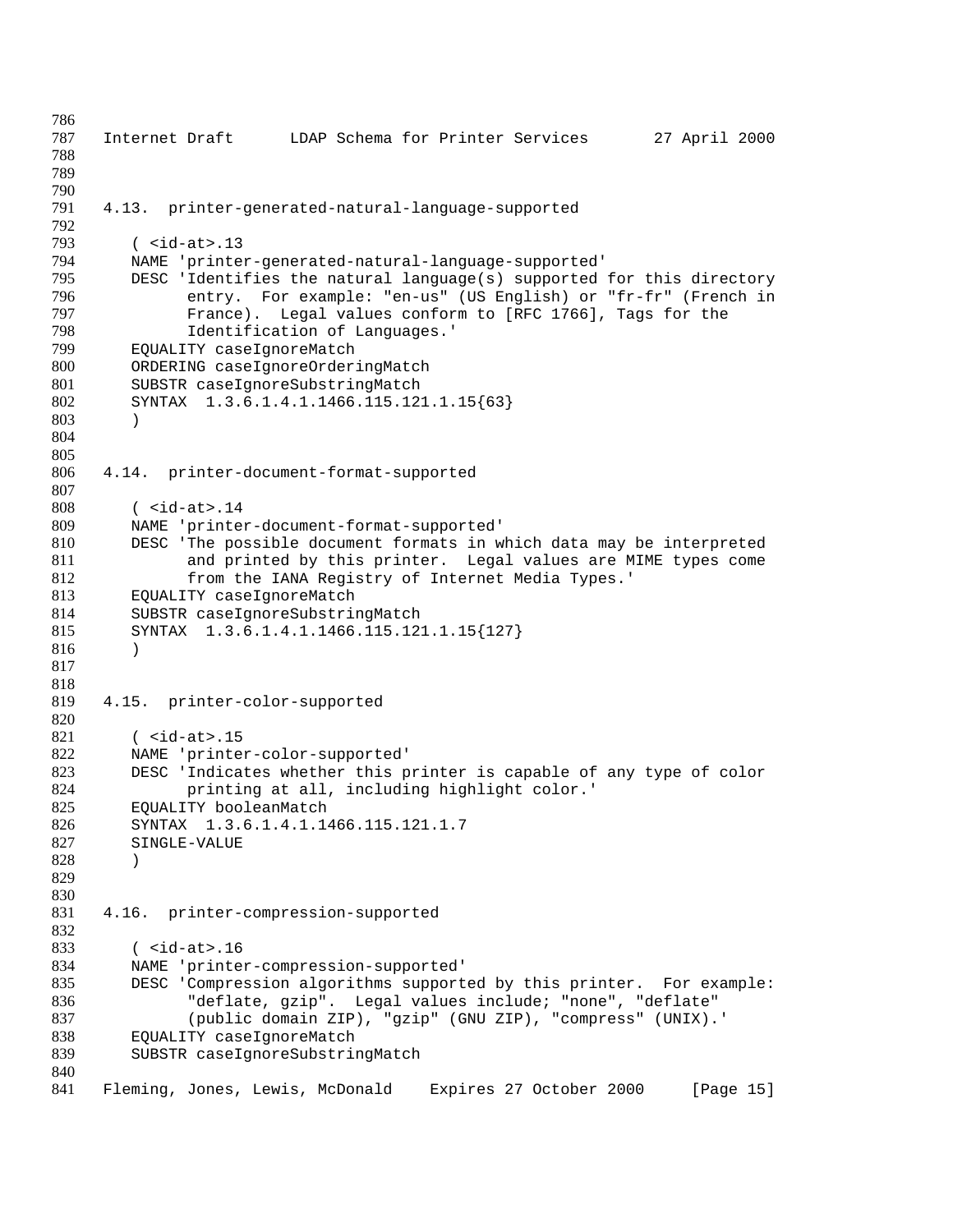```
842
843 Internet Draft LDAP Schema for Printer Services 27 April 2000
844
845 SYNTAX 1.3.6.1.4.1.1466.115.121.1.15{255}
846 )
847
848
849 4.17. printer-pages-per-minute
850
851 ( <id-at>.17
852 NAME 'printer-pages-per-minute'
853 DESC 'The nominal number of pages per minute which may be output by
854 this printer (e.g., a simplex or black-and-white printer).
855 This attribute is informative, NOT a service guarantee.
856 Typically, it is the value used in marketing literature to<br>857 describe this printer.'
              describe this printer.'
858 EQUALITY integerMatch<br>859 ORDERING integerOrder:
859 ORDERING integerOrderingMatch<br>860 SYNTAX 1.3.6.1.4.1.1466.115.
        860 SYNTAX 1.3.6.1.4.1.1466.115.121.1.27
861 SINGLE-VALUE
862 )
863
864
865 4.18. printer-pages-per-minute-color
866
867 ( <id-at>.18
868 NAME 'printer-pages-per-minute-color'
869 DESC 'The nominal number of color pages per minute which may be
870 output by this printer (e.g., a simplex or color printer).
871 This attribute is informative, NOT a service guarantee.
872 Typically, it is the value used in marketing literature to
873 describe this printer.'
874 EQUALITY integerMatch
875 ORDERING integerOrderingMatch<br>876 SYNTAX 1.3.6.1.4.1.1466.115.
876 SYNTAX 1.3.6.1.4.1.1466.115.121.1.27<br>877 SINGLE-VALUE
        SINGLE-VALUE
878 )
879
880
881 4.19. printer-finishings-supported
882
883 ( <id-at>.19
884 NAME 'printer-finishings-supported'
885 DESC 'The possible finishing operations supported by this printer.
886 Legal values include; "none", "staple", "punch", "cover",
887 "bind", "saddle-stitch", "edge-stitch", "staple-top-left",
888 "staple-bottom-left", "staple-top-right",
889 "staple-bottom-right", "edge-stitch-left", "edge-stitch-top",
              "edge-stitch-right", "edge-stitch-bottom", "staple-dual-left",
891 "staple-dual-top", "staple-dual-right", "staple-dual-bottom".'
892 EQUALITY caseIgnoreMatch
893 SUBSTR caseIgnoreSubstringMatch
894 SYNTAX 1.3.6.1.4.1.1466.115.121.1.15{255}
895 )
896
897 Fleming, Jones, Lewis, McDonald Expires 27 October 2000 [Page 16]
```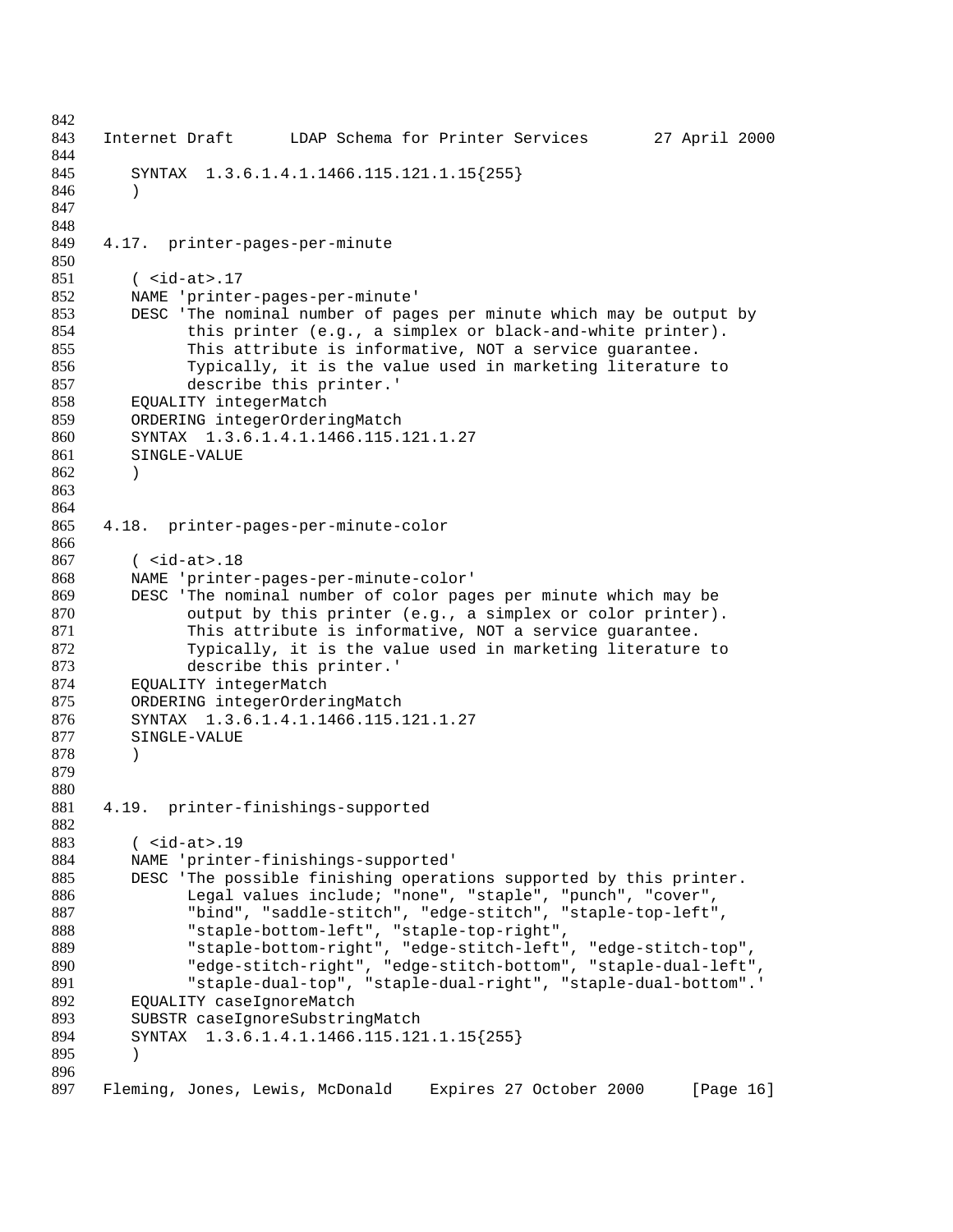Internet Draft LDAP Schema for Printer Services 27 April 2000 4.20. printer-number-up-supported 905 ( <id-at>.20<br>906 MAME 'printe NAME 'printer-number-up-supported' DESC 'The possible numbers of print-stream pages to impose upon a single side of an instance of a selected medium. Legal values include; 1, 2, and 4. Implementations may support other values.' EQUALITY integerMatch 912 ORDERING integerOrderingMatch<br>913 SYNTAX 1.3.6.1.4.1.1466.115. SYNTAX 1.3.6.1.4.1.1466.115.121.1.27 ) 4.21. printer-sides-supported ( <id-at>.21 NAME 'printer-sides-supported' 921 DESC 'The number of impression sides (one or two) and the two-sided<br>922 **Inter the impression rotations** supported by this printer. Legal values 922 impression rotations supported by this printer. Legal values<br>923 include: "one-sided", "two-sided-long-edge", include; "one-sided", "two-sided-long-edge", "two-sided-short-edge".' EQUALITY caseIgnoreMatch 926 SUBSTR caseIgnoreSubstringMatch<br>927 SYNTAX 1.3.6.1.4.1.1466.115.12 SYNTAX 1.3.6.1.4.1.1466.115.121.1.15{127} ) 4.22. printer-media-supported 933 ( <id-at>.22<br>934 MAME 'printer NAME 'printer-media-supported' 935 DESC 'The standard names/types/sizes (and optional color suffixes) of<br>936 the media supported by this printer. For example: "iso-a4". 936 the media supported by this printer. For example: "iso-a4",<br>937 Tenvelope", or "na-letter-white". Legal values conform to "envelope", or "na-letter-white". Legal values conform to ISO 10175, Document Printing Application (DPA), and any IANA 939 registered extensions.' EQUALITY caseIgnoreMatch SUBSTR caseIgnoreSubstringMatch SYNTAX 1.3.6.1.4.1.1466.115.121.1.15{255} ) 4.23. printer-media-local-supported ( <id-at>.23 NAME 'printer-media-local-supported' DESC 'Site-specific names of media supported by this printer, in the language in "printer-generated-natural-language-configured". Fleming, Jones, Lewis, McDonald Expires 27 October 2000 [Page 17]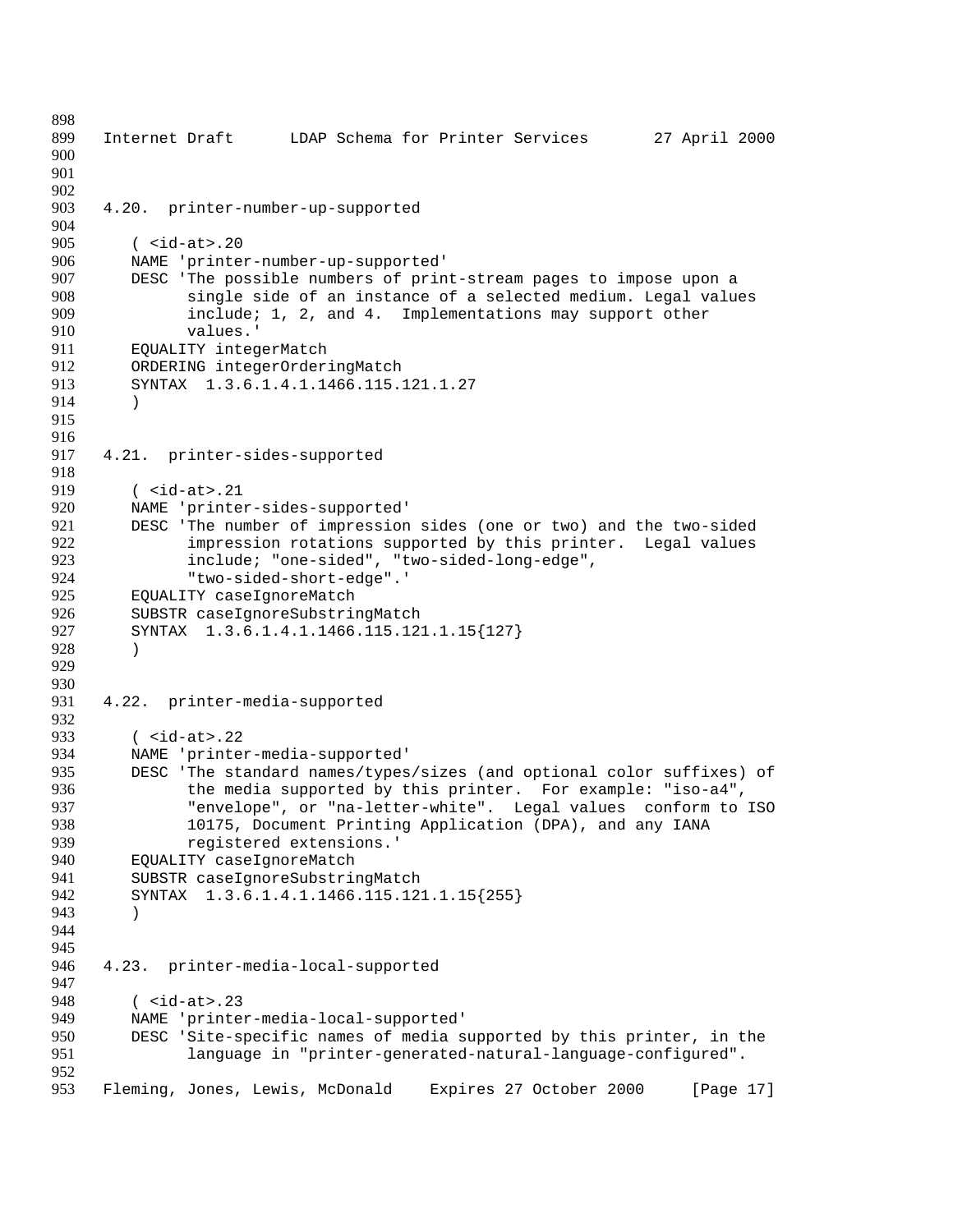Internet Draft LDAP Schema for Printer Services 27 April 2000 For example: "purchasing-form" (site-specific name) as opposed to (in "printer-media-supported"): "na-letter" (standard keyword from ISO 10175).' EQUALITY caseIgnoreMatch 961 SUBSTR caseIgnoreSubstringMatch<br>962 SYNTAX 1.3.6.1.4.1.1466.115.12 SYNTAX 1.3.6.1.4.1.1466.115.121.1.15{255} ) 4.24. printer-resolution-supported 968 ( <id-at>.24<br>969 MAME 'printe: NAME 'printer-resolution-supported' DESC 'List of resolutions supported for printing documents by this 971 printer. Each resolution value is a string with 3 fields:<br>972 1) Cross feed direction resolution (positive integer), 2) 972 1) Cross feed direction resolution (positive integer), 2) Feed<br>973 direction resolution (positive integer), 3) Resolution unit. 973 direction resolution (positive integer), 3) Resolution unit.<br>974 Legal values are "dpi" (dots per inch) and "dpcm" (dots per Legal values are "dpi" (dots per inch) and "dpcm" (dots per centimeter). Each resolution field is delimited by ">". For example: "300> 300> dpi>".' 977 EQUALITY caseIgnoreMatch<br>978 SUBSTR caseIgnoreSubstri 978 SUBSTR caseIgnoreSubstringMatch<br>979 SYNTAX 1.3.6.1.4.1.1466.115.12 SYNTAX 1.3.6.1.4.1.1466.115.121.1.15{255} ) 4.25. printer-print-quality-supported 984<br>985  $\langle$  <id-at>.25 NAME 'printer-print-quality-supported' 987 DESC 'List of print qualities supported for printing documents on this printer. For example: "draft, normal". Legal values this printer. For example: "draft, normal". Legal values include; "unknown", "draft", "normal", "high".' EQUALITY caseIgnoreMatch 991 SUBSTR caseIgnoreSubstringMatch<br>992 SYNTAX 1.3.6.1.4.1.1466.115.12 SYNTAX 1.3.6.1.4.1.1466.115.121.1.15{127} ) 4.26. printer-job-priority-supported 998 ( <id-at>.26<br>999 MAME 'printe: NAME 'printer-job-priority-supported' DESC 'Indicates the number of job priority levels supported. An IPP conformant printer which supports job priority must always support a full range of priorities from "1" to "100" (to ensure consistent behavior), therefore this attribute describes the "granularity". Legal values of this attribute are from "1" to "100".' EQUALITY integerMatch ORDERING integerOrderingMatch Fleming, Jones, Lewis, McDonald Expires 27 October 2000 [Page 18]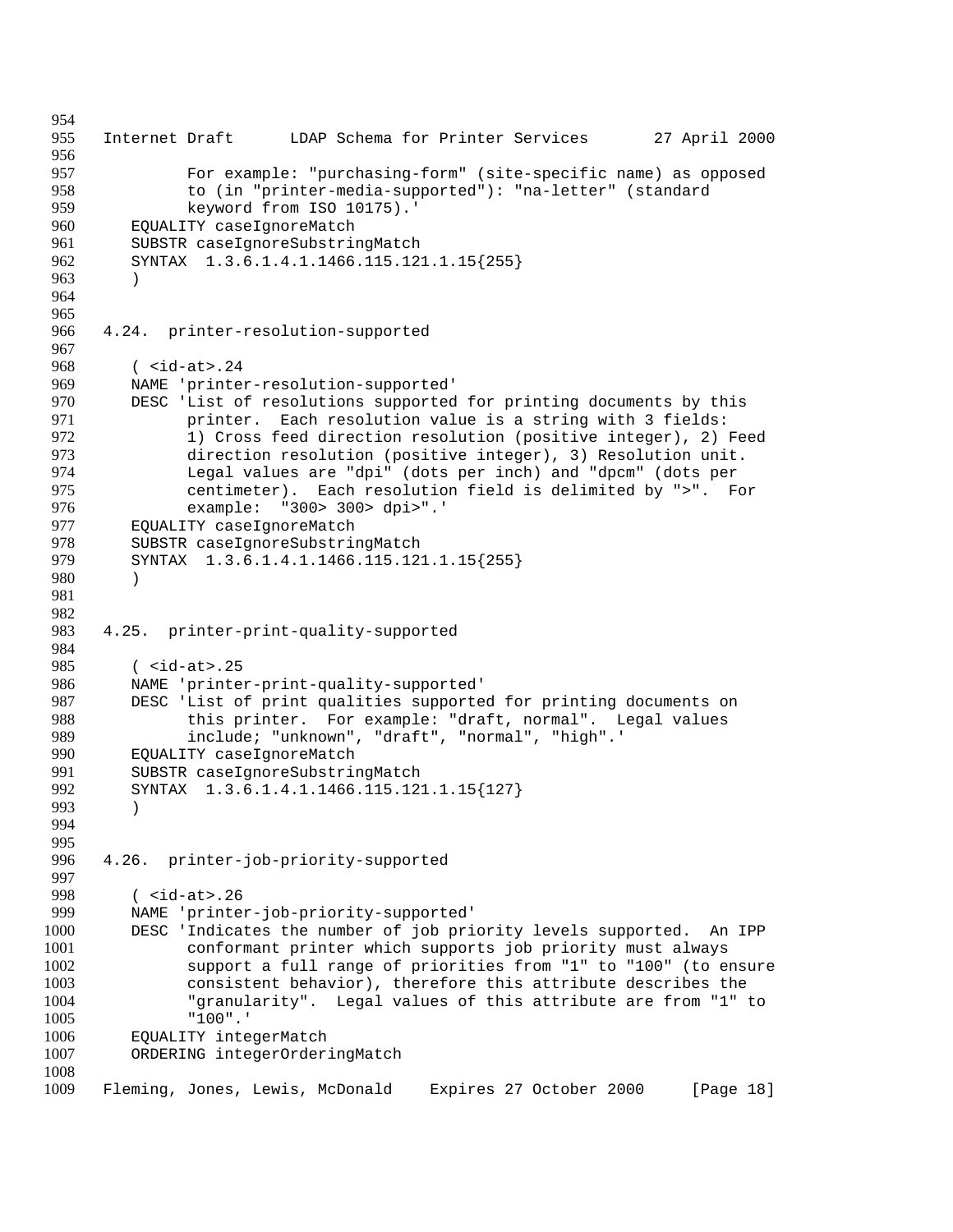Internet Draft LDAP Schema for Printer Services 27 April 2000 SYNTAX 1.3.6.1.4.1.1466.115.121.1.27 SINGLE-VALUE ) <br> $1018$ 4.27. printer-copies-supported ( <id-at>.27 NAME 'printer-copies-supported' DESC 'The maximum number of copies of a document that may be printed as a single job. A value of "0" indicates no maximum limit. A value of "-1" indicates unknown.' EQUALITY integerMatch 1026 ORDERING integerOrderingMatch<br>1027 SYNTAX 1.3.6.1.4.1.1466.115. 1027 SYNTAX 1.3.6.1.4.1.1466.115.121.1.27<br>1028 SINGLE-VALUE SINGLE-VALUE ) 4.28. printer-job-k-octets-supported ( <id-at>.28 NAME 'printer-job-k-octets-supported' DESC 'The maximum size in kilobytes (1,024 octets actually) incoming print job that this printer will accept. A value of "0" indicates no maximum limit. A value of "-1" indicates unknown.' EQUALITY integerMatch ORDERING integerOrderingMatch SYNTAX 1.3.6.1.4.1.1466.115.121.1.27 SINGLE-VALUE ) 4.29. printer-current-operator 1048<br>1049  $($  <id-at>.29 NAME 'printer-current-operator' DESC 'The name of the current human operator responsible for operating this printer. It is suggested that this string include information that would enable other humans to reach the operator, such as a phone number.' EQUALITY caseIgnoreMatch ORDERING caseIgnoreOrderingMatch SUBSTR caseIgnoreSubstringMatch SYNTAX 1.3.6.1.4.1.1466.115.121.1.15{127} SINGLE-VALUE ) Fleming, Jones, Lewis, McDonald Expires 27 October 2000 [Page 19]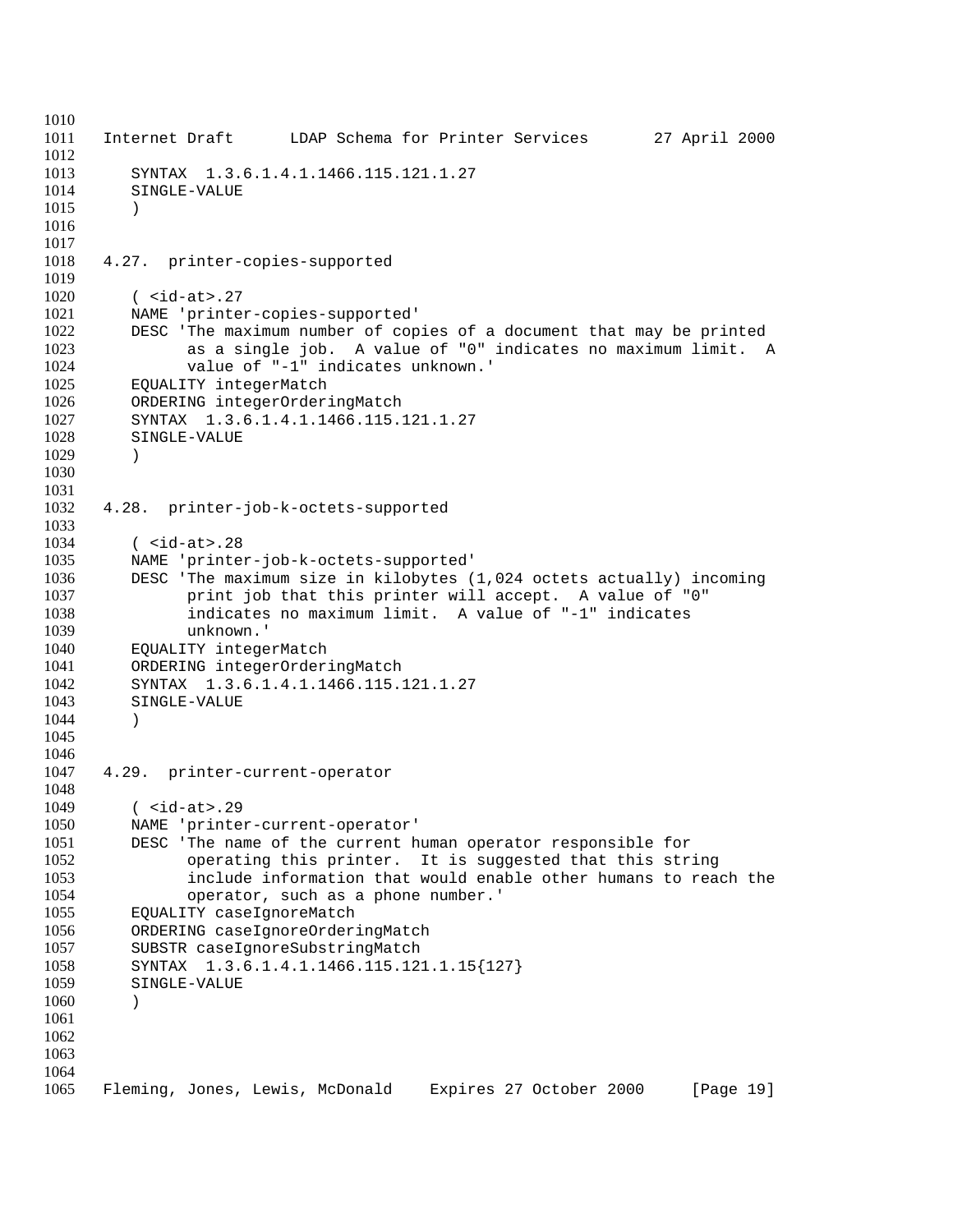Internet Draft LDAP Schema for Printer Services 27 April 2000 4.30. printer-service-person ( <id-at>.30 NAME 'printer-service-person' DESC 'The name of the current human service person responsible for servicing this printer. It is suggested that this string include information that would enable other humans to reach the service person, such as a phone number.' EQUALITY caseIgnoreMatch ORDERING caseIgnoreOrderingMatch SUBSTR caseIgnoreSubstringMatch 1082 SYNTAX 1.3.6.1.4.1.1466.115.121.1.15{127}<br>1083 SINGLE-VALUE SINGLE-VALUE ) 4.31. printer-delivery-orientation-supported ( <id-at>.31 NAME 'printer-delivery-orientation-supported' DESC 'The possible delivery orientations of pages as they are printed and ejected from this printer. Legal values include; "unknown", "face-up", and "face-down".' EQUALITY caseIgnoreMatch SUBSTR caseIgnoreSubstringMatch SYNTAX 1.3.6.1.4.1.1466.115.121.1.15{127} ) 4.32. printer-stacking-order-supported ( <id-at>.32 1103 NAME 'printer-stacking-order-supported'<br>1104 DESC 'The possible stacking order of pa 1104 DESC 'The possible stacking order of pages as they are printed and<br>1105 eiected from this printer. Legal values include; "unknown". ejected from this printer. Legal values include; "unknown", "first-to-last", "last-to-first".' EQUALITY caseIgnoreMatch SUBSTR caseIgnoreSubstringMatch SYNTAX 1.3.6.1.4.1.1466.115.121.1.15{127} ) 4.33. printer-output-features-supported ( <id-at>.33 NAME 'printer-output-features-supported' DESC 'The possible output features supported by this printer. Legal values include; "unknown", "bursting", "decollating", "page-collating", "offset-stacking".' Fleming, Jones, Lewis, McDonald Expires 27 October 2000 [Page 20]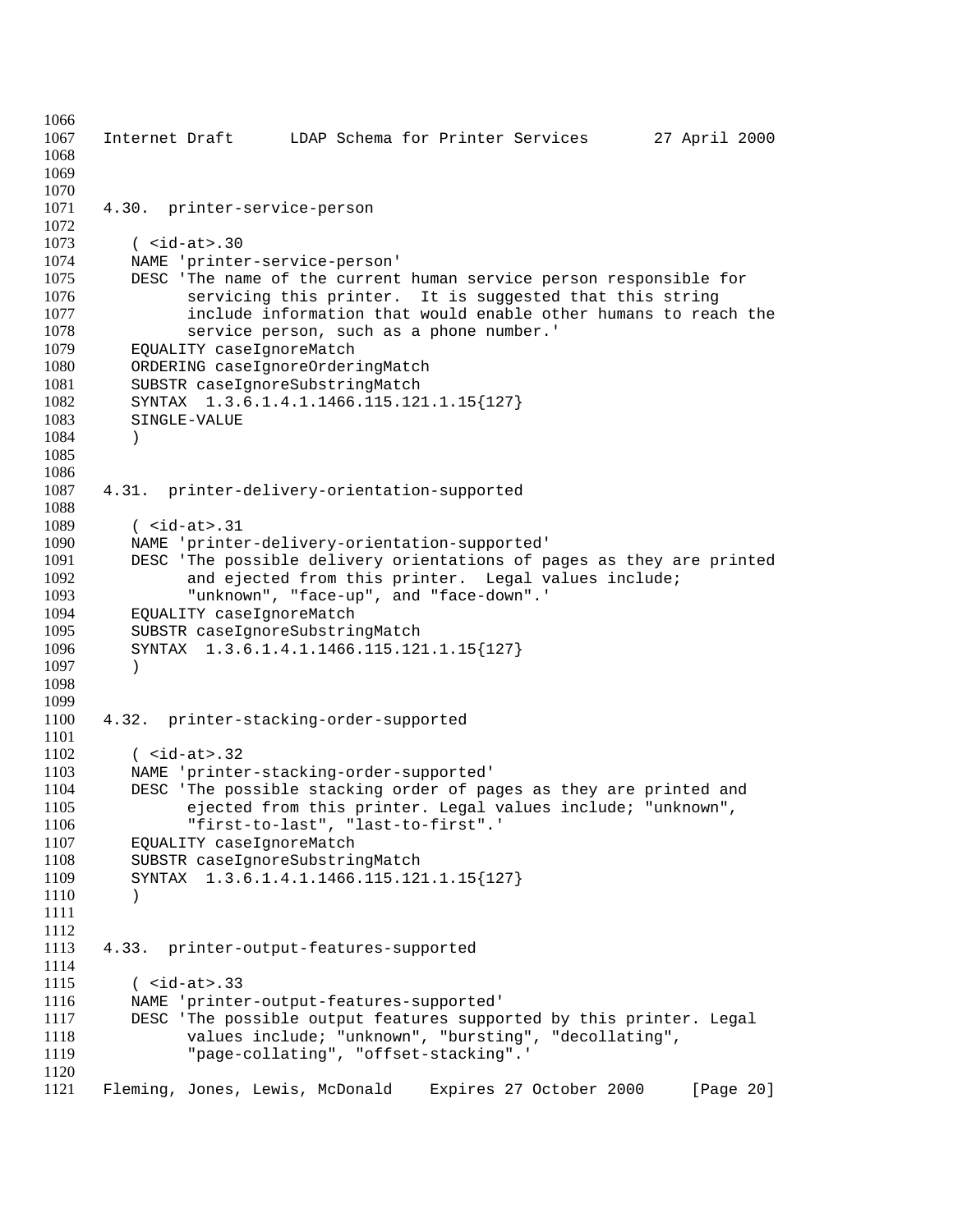| 1122<br>1123 |                                                             |  | Internet Draft UDAP Schema for Printer Services 27 April 2000 |  |                         |  |           |
|--------------|-------------------------------------------------------------|--|---------------------------------------------------------------|--|-------------------------|--|-----------|
| 1124         |                                                             |  |                                                               |  |                         |  |           |
| 1125         |                                                             |  |                                                               |  |                         |  |           |
| 1126         | EQUALITY caseIgnoreMatch<br>SUBSTR caseIgnoreSubstringMatch |  |                                                               |  |                         |  |           |
| 1127         |                                                             |  | SYNTAX 1.3.6.1.4.1.1466.115.121.1.15{127}                     |  |                         |  |           |
| 1128         | $\lambda$                                                   |  |                                                               |  |                         |  |           |
| 1129         |                                                             |  |                                                               |  |                         |  |           |
| 1130         |                                                             |  |                                                               |  |                         |  |           |
| 1131         |                                                             |  |                                                               |  |                         |  |           |
| 1132         |                                                             |  |                                                               |  |                         |  |           |
| 1133         |                                                             |  |                                                               |  |                         |  |           |
| 1134         |                                                             |  |                                                               |  |                         |  |           |
| 1135         |                                                             |  |                                                               |  |                         |  |           |
| 1136         |                                                             |  |                                                               |  |                         |  |           |
| 1137         |                                                             |  |                                                               |  |                         |  |           |
| 1138         |                                                             |  |                                                               |  |                         |  |           |
| 1139         |                                                             |  |                                                               |  |                         |  |           |
| 1140         |                                                             |  |                                                               |  |                         |  |           |
| 1141         |                                                             |  |                                                               |  |                         |  |           |
| 1142         |                                                             |  |                                                               |  |                         |  |           |
| 1143         |                                                             |  |                                                               |  |                         |  |           |
| 1144         |                                                             |  |                                                               |  |                         |  |           |
| 1145         |                                                             |  |                                                               |  |                         |  |           |
| 1146         |                                                             |  |                                                               |  |                         |  |           |
| 1147         |                                                             |  |                                                               |  |                         |  |           |
| 1148         |                                                             |  |                                                               |  |                         |  |           |
| 1149         |                                                             |  |                                                               |  |                         |  |           |
| 1150         |                                                             |  |                                                               |  |                         |  |           |
| 1151         |                                                             |  |                                                               |  |                         |  |           |
| 1152         |                                                             |  |                                                               |  |                         |  |           |
| 1153         |                                                             |  |                                                               |  |                         |  |           |
| 1154         |                                                             |  |                                                               |  |                         |  |           |
| 1155         |                                                             |  |                                                               |  |                         |  |           |
| 1156         |                                                             |  |                                                               |  |                         |  |           |
| 1157         |                                                             |  |                                                               |  |                         |  |           |
| 1158         |                                                             |  |                                                               |  |                         |  |           |
| 1159         |                                                             |  |                                                               |  |                         |  |           |
| 1160         |                                                             |  |                                                               |  |                         |  |           |
| 1161<br>1162 |                                                             |  |                                                               |  |                         |  |           |
| 1163         |                                                             |  |                                                               |  |                         |  |           |
| 1164         |                                                             |  |                                                               |  |                         |  |           |
| 1165         |                                                             |  |                                                               |  |                         |  |           |
| 1166         |                                                             |  |                                                               |  |                         |  |           |
| 1167         |                                                             |  |                                                               |  |                         |  |           |
| 1168         |                                                             |  |                                                               |  |                         |  |           |
| 1169         |                                                             |  |                                                               |  |                         |  |           |
| 1170         |                                                             |  |                                                               |  |                         |  |           |
| 1171         |                                                             |  |                                                               |  |                         |  |           |
| 1172         |                                                             |  |                                                               |  |                         |  |           |
| 1173         |                                                             |  |                                                               |  |                         |  |           |
| 1174         |                                                             |  |                                                               |  |                         |  |           |
| 1175         |                                                             |  |                                                               |  |                         |  |           |
| 1176         |                                                             |  |                                                               |  |                         |  |           |
| 1177         | Fleming, Jones, Lewis, McDonald                             |  |                                                               |  | Expires 27 October 2000 |  | [Page 21] |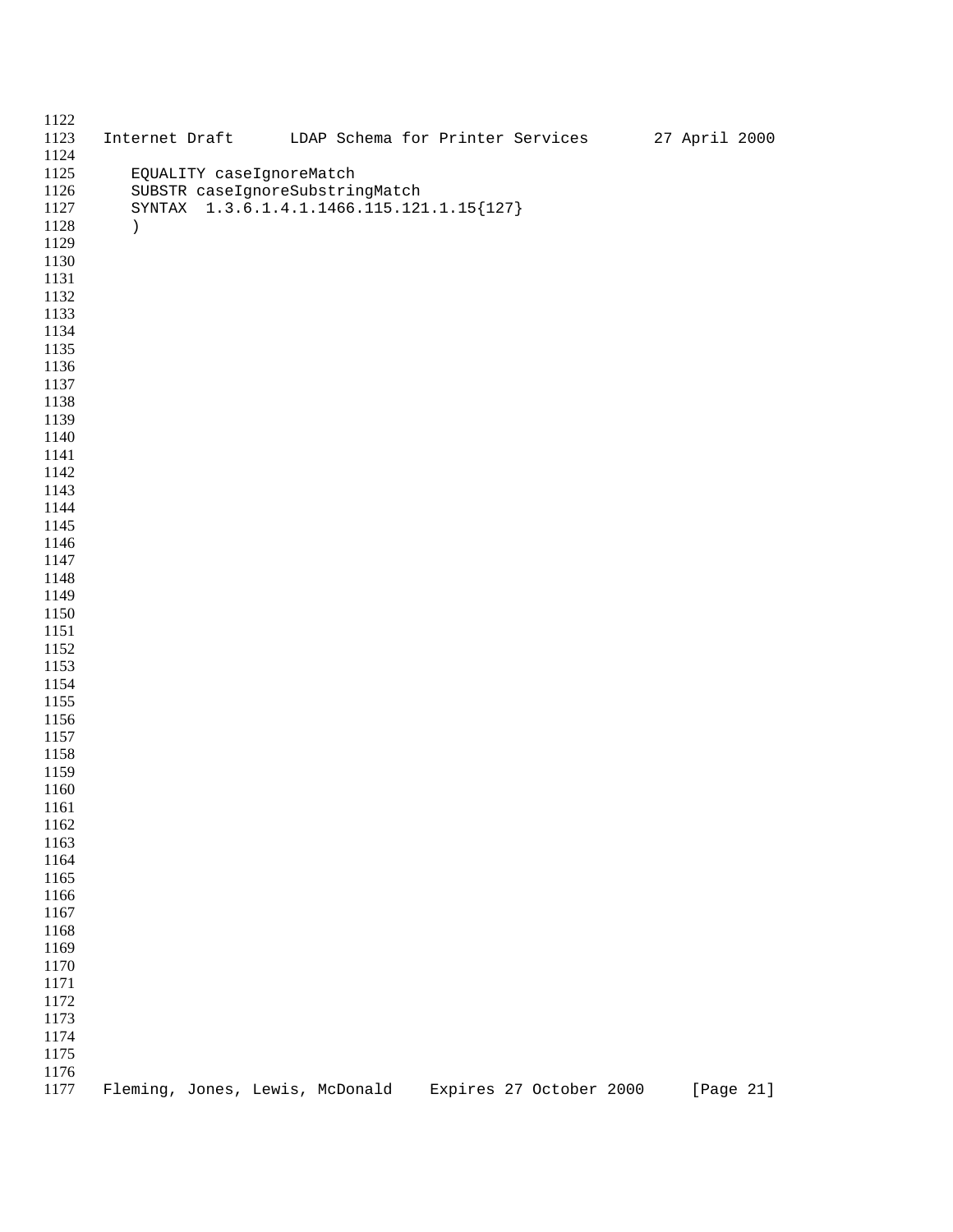| 1178                 |    |                                                                                                      |
|----------------------|----|------------------------------------------------------------------------------------------------------|
| 1179<br>1180         |    | LDAP Schema for Printer Services<br>27 April 2000<br>Internet Draft                                  |
| 1181                 |    |                                                                                                      |
| 1182                 |    |                                                                                                      |
| 1183<br>1184         |    | 5. Definition of Syntaxes                                                                            |
| 1185                 |    | No new syntaxes are defined by this document.                                                        |
| 1186                 |    |                                                                                                      |
| 1187<br>1188         | б. | IANA Considerations                                                                                  |
| 1189                 |    |                                                                                                      |
| 1190<br>1191<br>1192 |    | There are no IANA registration considerations defined by this<br>document.                           |
| 1193                 |    |                                                                                                      |
| 1194<br>1195         | 7. | Internationalization Considerations                                                                  |
| 1196                 |    | All text string attribute values in objects of the printerService                                    |
| 1197                 |    | class MUST be encoded in UTF-8 [RFC 2279] characters, as required by                                 |
| 1198                 |    | the syntax 'Directory String' [RFC 2252]. Also, a language tag for                                   |
| 1199                 |    | all of the text string attributes in objects of the printerService                                   |
| 1200                 |    | class SHOULD be supplied in 'printer-natural-language-configured'.                                   |
| 1201                 |    | Therefore, all objects of the printerService class conform to "IETF                                  |
| 1202<br>1203         |    | Policy on Character Sets and Languages" [RFC 2277].                                                  |
| 1204                 |    |                                                                                                      |
| 1205                 |    |                                                                                                      |
| 1206                 |    | 8. Security Considerations                                                                           |
| 1207                 |    |                                                                                                      |
| 1208                 |    | As with any LDAP schema, it is important to protect specific entries                                 |
| 1209                 |    | and attributes with the appropriate access control.<br>It is                                         |
| 1210                 |    | particularly important that only administrators can modify entries                                   |
| 1211                 |    | defined in this schema. For additional considerations of deploying                                   |
| 1212<br>1213         |    | printers in an IPP environment the reader is referred to section 8 of<br>[IPPMOD].                   |
| 1214                 |    |                                                                                                      |
| 1215                 |    | By advertising the security methods for each supported printer URL                                   |
| 1216                 |    | the printer may expose information useful to attackers.<br>Suitable                                  |
| 1217                 |    | security methods SHOULD be used to authenticate any service                                          |
| 1218                 |    | advertisements.                                                                                      |
| 1219                 |    |                                                                                                      |
| 1220                 |    | Obtaining a reference to an object and storing it in the directory                                   |
| 1221                 |    | may make a handle to the object available to a wider audience.<br>This                               |
| 1222<br>1223         |    | may have security implications.                                                                      |
| 1224                 |    |                                                                                                      |
| 1225                 |    |                                                                                                      |
| 1226                 | 9. | References                                                                                           |
| 1227                 |    |                                                                                                      |
| 1228                 |    | [IPPMOD] deBry, Hastings, Herriot, Isaacson, Powell.<br>Internet                                     |
| 1229                 |    | Printing Protocol/1.1: Model and Semantics,                                                          |
| 1230                 |    | <draft-ietf-ipp-model-v11-06.txt>, (work in progress), March 2000.</draft-ietf-ipp-model-v11-06.txt> |
| 1231                 |    |                                                                                                      |
| 1232<br>1233         |    | Fleming, Jones, Lewis, McDonald<br>Expires 27 October 2000<br>[Page 22]                              |
|                      |    |                                                                                                      |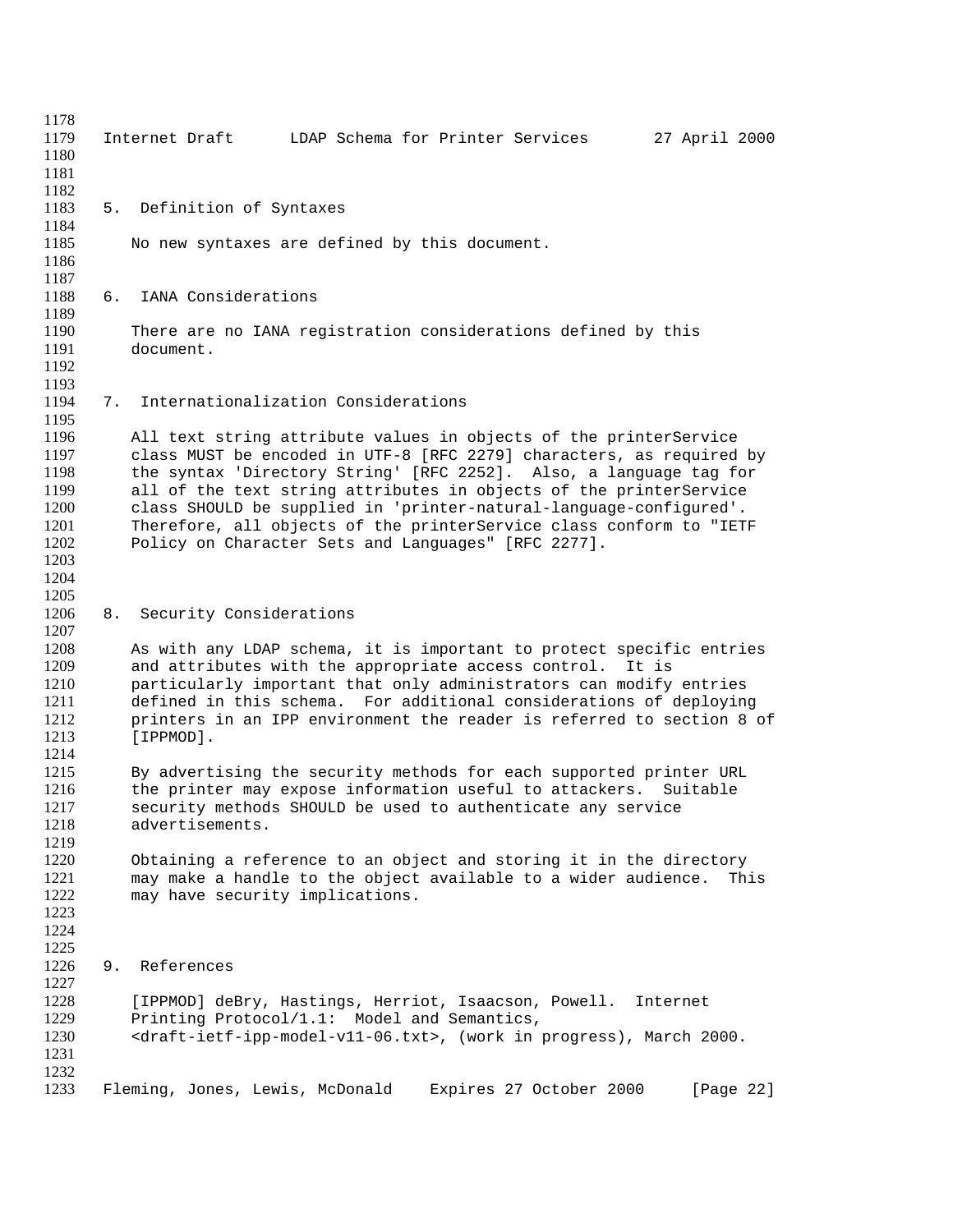Internet Draft LDAP Schema for Printer Services 27 April 2000 [SLPPRT] St. Pierre, Isaacson, McDonald. Definition of the Printer Abstract Service Type v2.0, 1240 <draft-ietf-svrloc-printer-schema-06.txt>, (work in progress), March 2000. [SLPLDAP] Kempf, Moats, St. Pierre. Conversion of LDAP Schemas to and from SLP Templates, 1245 <draft-ietf-svrloc-template-conversion-05.txt>, (work in progress), October 1999. 1248 [RFC 1179] McLaughlin. Line Printer Daemon Protocol, RFC 1179,<br>1249 Auqust 1990. August 1990. 1251 [RFC 1766] Alvestrand. Tags for the Identification of Languages, RFC 1252 1766. March 1995. 1766. March 1995. [RFC 2119] Bradner. Key words for use in RFCs to Indicate Requirement Levels, RFC 2119, March 1997. [RFC 2246] Dierks, Allen. TLS Protocol Version 1.0, RFC 2246, January 1999. [RFC 2251] Wahl, Howes, Kille. Lightweight Directory Access Protocol (v3), RFC 2251, December 1997. [RFC 2252] Wahl, Coulbeck, Howes, Kille. Lightweight Directory Access Protocol (v3): Attribute Syntax Definitions, RFC 2252, December 1997. [RFC 2277] Alvestrand. IETF Policy on Character Sets and Languages, RFC 2277, January 1998. [RFC 2279] Yergeau. UTF-8, a Transformation Format of ISO 10646, RFC 2279, January 1998.  $\frac{1272}{1273}$ [RFC 2307] Howard. An Approach for Using LDAP as a Network Information Service, RFC 2307, March 1998. [RFC 2396] Berners-Lee, Fielding, Masinter. URI Generic Syntax, RFC 2396, August 1998. 10. Acknowledgments This document is a submission to the IPP Working group. Thanks to Kimberly Reger (IBM), Robert Moore (IBM) and Lee Rafalow (IBM) for their review comments and help in preparing this document. Fleming, Jones, Lewis, McDonald Expires 27 October 2000 [Page 23]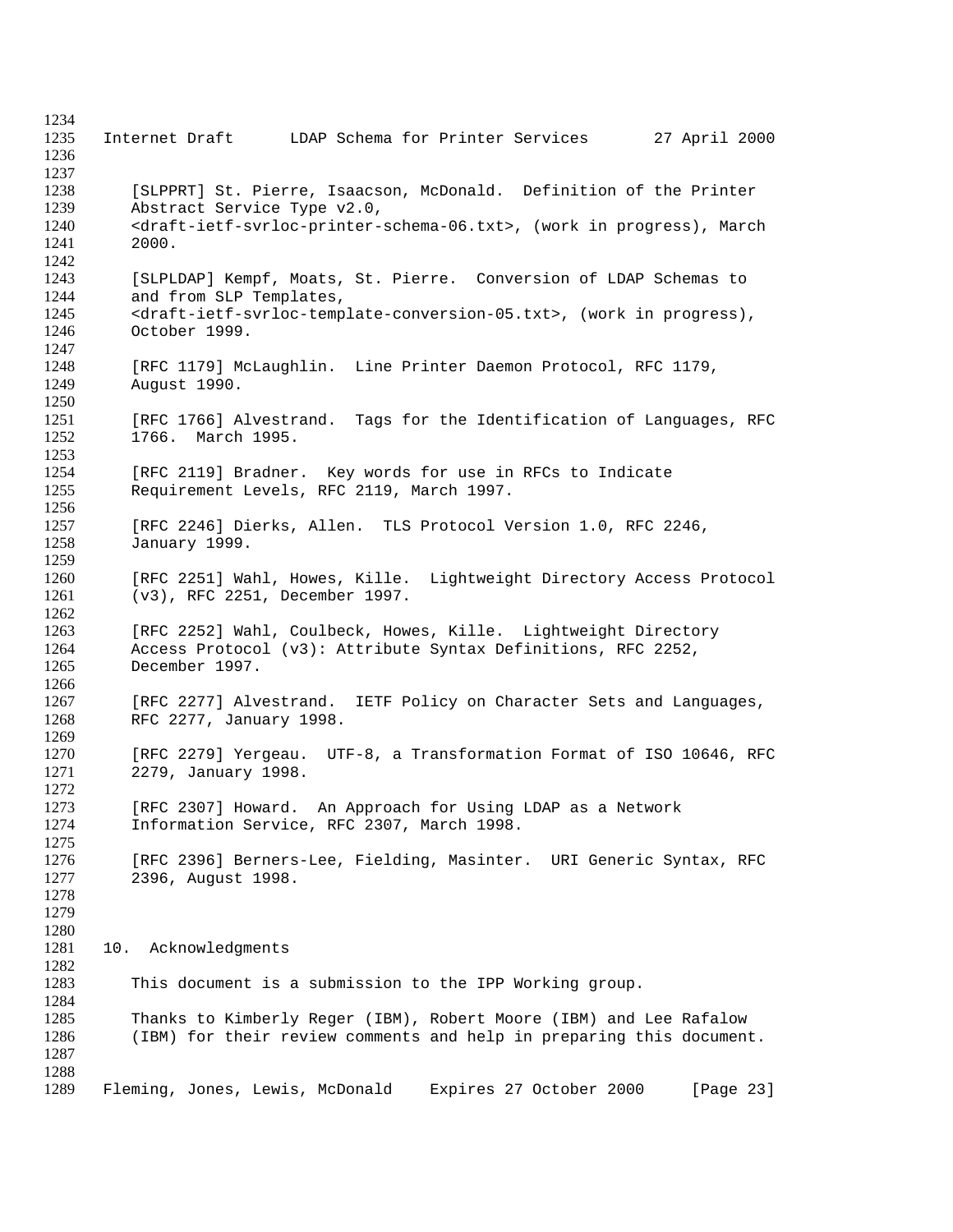Internet Draft LDAP Schema for Printer Services 27 April 2000 11. Author's Addresses Pat Fleming IBM Highway 52 N. Rochester, MN 55901 USA Phone: 507-253-7583 EMail: flemingp@us.ibm.com Ken Jones 1306 Sun Microsystems Inc.<br>1307 17 Network Circle 1307 17 Network Circle<br>1308 Menlo Park, CA 9 Menlo Park, CA 94025 USA Phone: +1 650 786 4164 EMail: kenjones@eng.sun.com Harry Lewis IBM 6300 Diagonal Hwy Boulder, CO 80301 USA Phone: 303-924-5337 EMail: harryl@us.ibm.com Ira McDonald High North Inc 1323 221 Ridge Ave<br>1324 Grand Marais, Grand Marais, MI 49839 1325 USA<br>1326 Phoi Phone: 906-494-2434 (or 2697) 1327 Email: imcdonald@sharplabs.com<br>1328 Email: imcdonal@sdsp.mc.xerox. Email: imcdonal@sdsp.mc.xerox.com Fleming, Jones, Lewis, McDonald Expires 27 October 2000 [Page 24]